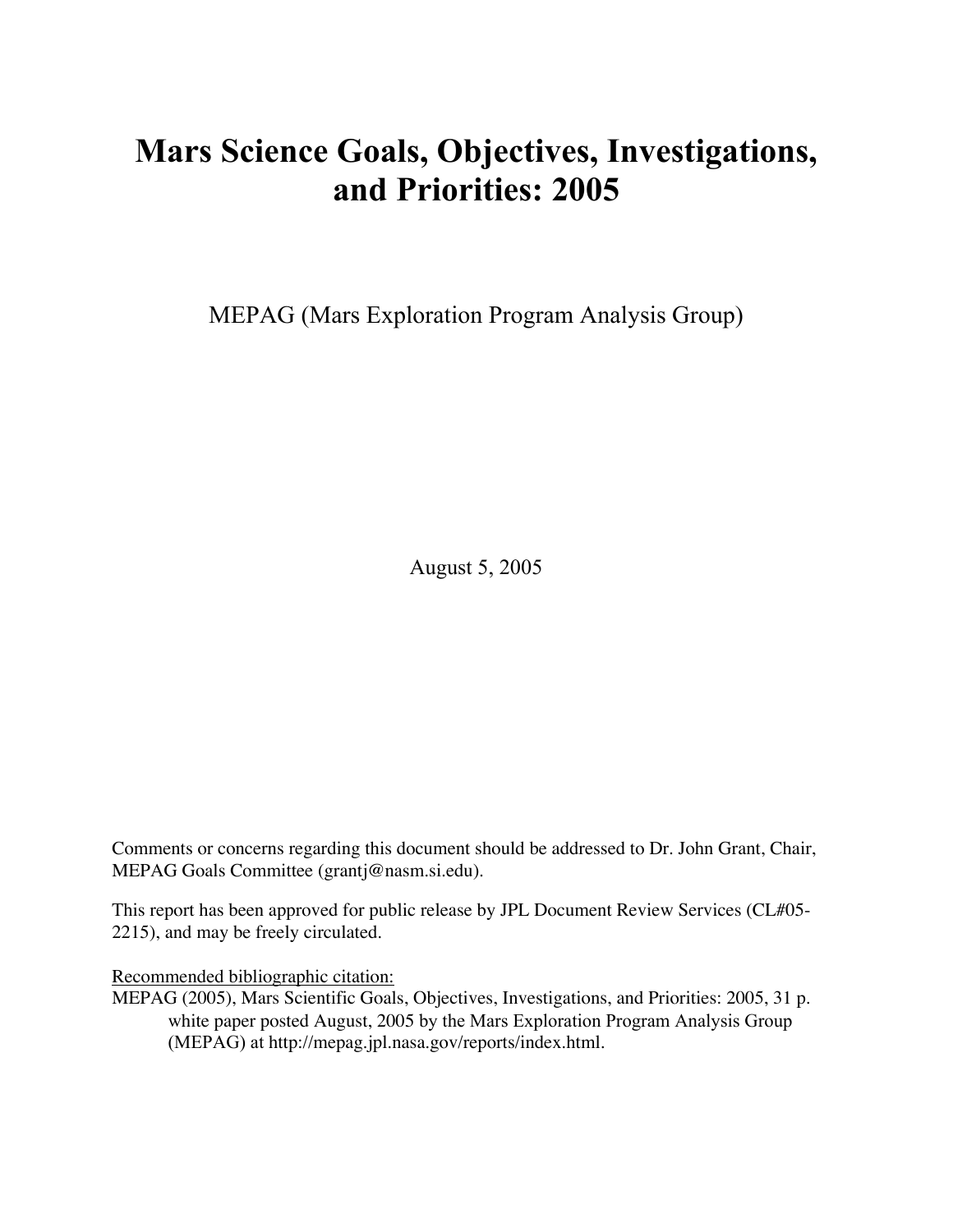# PREAMBLE

In 2000, the Mars Exploration Program Analysis Group (MEPAG) was asked by NASA to work with the science community to establish consensus priorities for the future scientific exploration of Mars. Those discussions and analyses resulted in a report entitled *Scientific Goals, Objectives, Investigations, and Priorities*, which is informally referred to as the "Goals Document" (MEPAG 2001<sup>1</sup>). The initial report proved to be very useful for guiding program implementation decisions. It also has become clear over the past few years that the report requires regular updating in light of dramatic new results from Mars and evolving high-level strategic direction from NASA. For this reason, MEPAG periodically revises the Goals Document (MEPAG, 2004<sup>2</sup>; MEPAG, 2005—this document). As was the case with previous versions, the Goals Document is presented as a statement of community consensus positions.

The MEPAG Goals Document is organized into a four-tiered hierarchy: goals, objectives, investigations, and measurements. The goals have a very long-range character and are organized around major sectors of scientific knowledge. Specific statements of these goals are found in this report, but they are commonly referred to as Life, Climate, Geology, and Preparation (for Human Exploration). Because developing an understanding of Mars as a system requires making progress toward meeting all four goals, MEPAG has not attempted to prioritize the goals, but rather represents them equally.

The four goals each include 2-3 objectives that embody the strategies and milestones needed to achieve them. Objectives are presented in priority order, because there is often an order in which the scientific questions can most logically be resolved, and/or some objectives are perceived to be more important than others. In the present version of the Goals Document, there are a total of 10 objectives, eight of which are scientific in nature, and two of which relate to safe mission operations.

A series of investigations that collectively would achieve each objective is also identified. The investigation structure is specifically intended to apply to the scientific objectives, but a breakdown is also presented for the two engineering objectives. While some investigations can be achieved with a single instrument, others will require multiple instruments on multiple missions. Each set of investigations is independently prioritized for each objective.

Measurements constitute the fourth tier of the MEPAG hierarchy. Measurements are made by instruments, which are tangible objects that can be built and flown to Mars. MEPAG has only

 $\frac{1}{1}$ <sup>1</sup> MEPAG (2001), Scientific Goals, Objectives, Investigations, and Priorities, in Science Planning for Exploring Mars, JPL Publication 01-7, p. 9-38. Available on the web at http://mepag.jpl.nasa.gov/reports/index.html.

<sup>&</sup>lt;sup>2</sup> MEPAG (2004), Scientific Goals, Objectives, Investigations, and Priorities: 2003, G. J. Taylor, ed., 23 p. white paper posted 07-16-04 by the Mars Exploration Program Analysis Group (MEPAG) at http://mepag.jpl.nasa.gov/reports/index.html.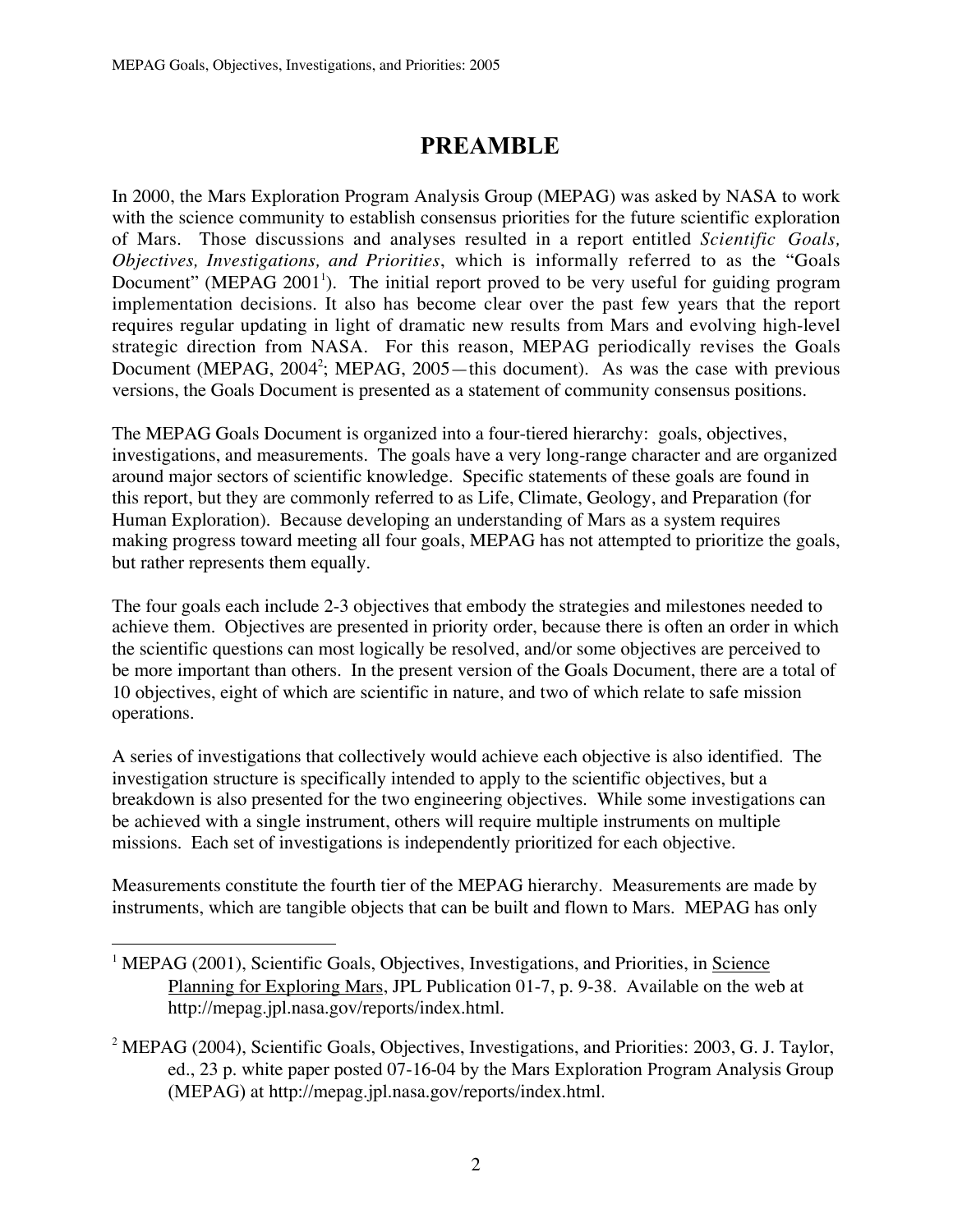considered scientific objectives that can be traced down to measurements (i.e., theoretical modeling was not considered). The Goals Document is presented as a statement of community consensus positions and it is MEPAG's intent that the descriptions of scientific objectives and investigations serve simply as example targets for future instrument development and measurements. As measurement capabilities and techniques evolve, detailed requirements should to be defined by Principal Investigators, Science Definition Teams, and Payload Science Integration Groups for program missions and by the Principal Investigator and Science Teams for Scout missions. These requirements can then contribute to forward program planning. An important exception to this strategy, however, is the measurement set associated with Goal IV Objective A, which relates to environmental data sets necessary to reduce the risk of future human missions to acceptable levels. In that case, a clear criterion exists (degree of impact on risk reduction) that enables those measurements to be listed in priority order.

Completion of all the cited investigations will require decades of studying Mars and it is possible that many investigations may never be truly completed (even if they have a high priority). Thus, evaluations of prospective missions and instruments should be based on how well the investigations are addressed. While priorities should influence which investigations are conducted first, they should not necessarily be done serially, except where it is noted that one investigation should be completed first. In such cases, the investigation that should be done first was given a higher priority, even in where it is believed that a subsequent investigation will be more important.

Some types of Mars-related scientific research take place without flying spacecraft to Mars. Most notably, these include meteorite studies, telescopic observations, theoretical models, and fundamental research of diverse character. The Goals Document does not consider these sectors of research in its hierarchy, or in its prioritization system.

#### *Some general thoughts on mission technology planning*

Even a cursory reading of the goals, objectives, and investigations will reveal several crucial technical capabilities that need development. The most important of these are: (1) *Access to all of Mars*--high and low latitudes, rough and smooth surfaces, low and high elevations, plus precision landing. (2) *Access to the subsurface*, from a meter to hundreds of meters, through a combination of drilling and geophysical sounding. (3) *Access to time varying phenomena* that requires the capability to make some measurements over a long period of time (e.g., climate studies covering from one to several Martian years). (4) *Access to microscopic scales* by instruments capable of measuring chemical and isotopic compositions and determining mineralogy and the nature of mineral intergrowths. Orbital and landed packages can make many of the high priority measurements, but others require that samples be returned from Mars. There is a strong consensus on the need for sample return missions. As noted in other MEPAG and National Academy of Science reports, study of samples collected from known locations on Mars and from sites whose geological context has been determined from remote sensing measurements has the potential to revolutionize our view of Mars. A full discussion of these issues is beyond the scope of this document, but we anticipate that they will be addressed by MEPAG and other scientific advisory committees in the near future.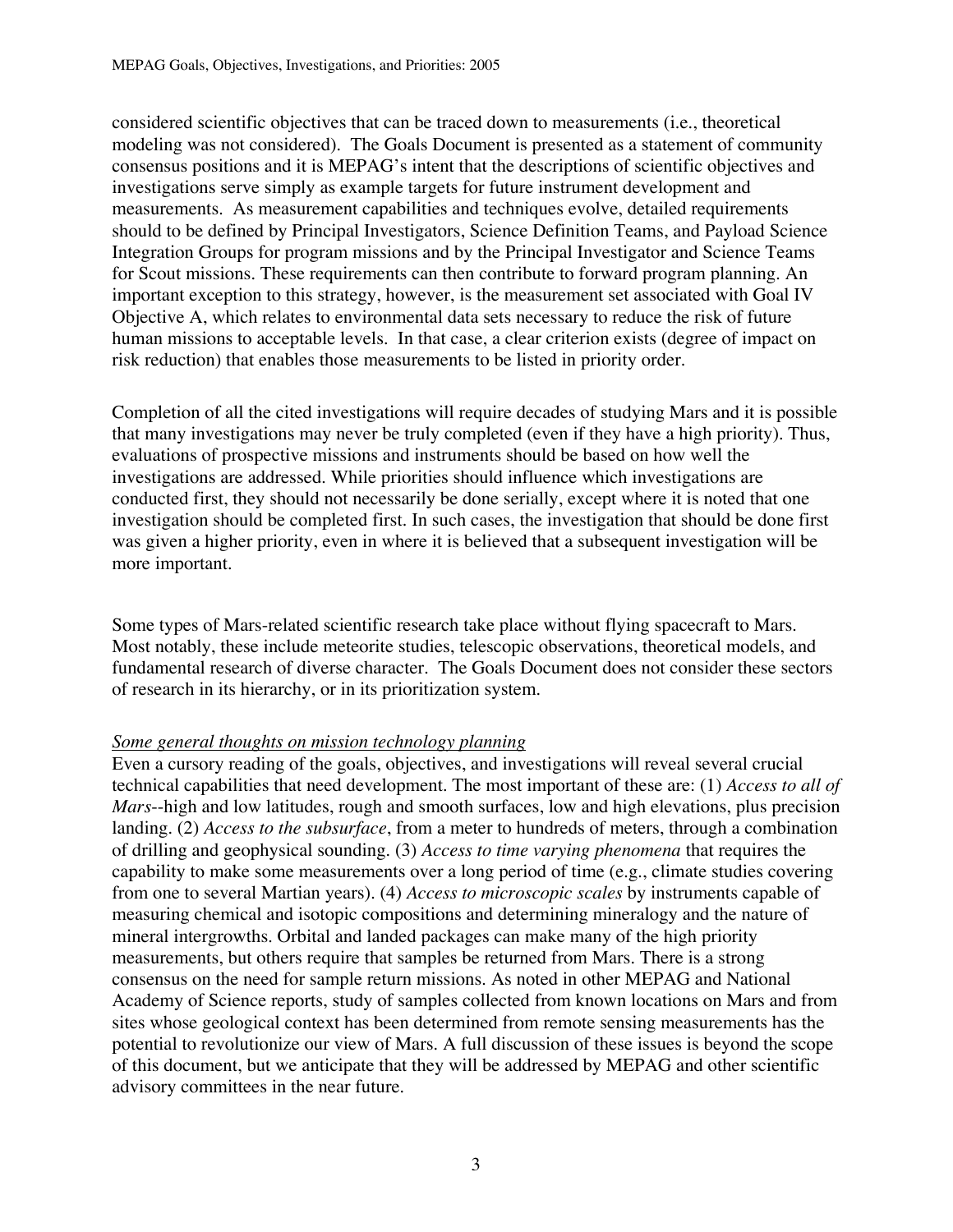#### **Notes relating to this version of the Goals Document**

The changes to this version of the Goals Document only involve Goal IV (Preparation for Human Exploration). In the 2001 and 2004 versions of the Goals Document the time line and engineering implementation options for human missions to Mars were rather nebulous. It was thus difficult to be specific about the investigations and measurements associated with Goal IV. However, as of January, 2004, the National Vision for Space Exploration established guidance for a broad range of human and robotic missions to the moon, Mars, and destinations beyond. The Vision was announced prior to finalization of the 2004 version of the Goals Document and MEPAG embarked on a study of issues associated with preparing for human exploration of Mars.

In June, 2004, MEPAG chartered the Mars Human Precursor Science Steering Group (SSG), and asked them to prepare a detailed analysis of both precursor measurements and the technology/infrastructure demonstrations that would reduce the risk of human missions to Mars to acceptable levels. In addition, this SSG was asked to engage a broader cross section of the Mars science and engineering community than had been done previously, so as to increase the depth of the analysis. More than 100 professionals, representing a large variety of technical backgrounds, were subsequently involved in the process. The SSG presented its preliminary analysis to MEPAG for discussion at its Feb. 2005 meeting. In addition, the preliminary reports of the SSG were sent out for formal review and open comment from the entire community. The SSG used the feedback to refine their analysis and to prepare two final reports (listed below). These reports were accepted by the MEPAG Executive Committee in June-July, 2005, and were posted on the MEPAG web site. The compiled findings of these two reports constitute the updated description of Goal IV.

- Beaty, D.W., Snook, K., Allen, C.C., Eppler, D., Farrell, W.M., Heldmann, J., Metzger, P., Peach, L., Wagner, S.A., and Zeitlin, C., (2005). An Analysis of the Precursor Measurements of Mars Needed to Reduce the Risk of the First Human Missions to Mars. Unpublished white paper, 77 p, posted June, 2005 by the Mars Exploration Program Analysis Group (MEPAG) at http://mepag.jpl.nasa.gov/reports/index.html.
- Hinners, N.W., Braun, R.D., Joosten, K.B., Kohlhase, C.E., and Powell, R.W., (2005), Report of the MEPAG Mars Human Precursor Science Steering Group Technology Demonstration and Infrastructure Emplacement (TI) Sub-Group, 24 p. document posted July, 2005 by the Mars Exploration Program Analysis Group (MEPAG) at http://mepag.jpl.nasa.gov/reports/index.html.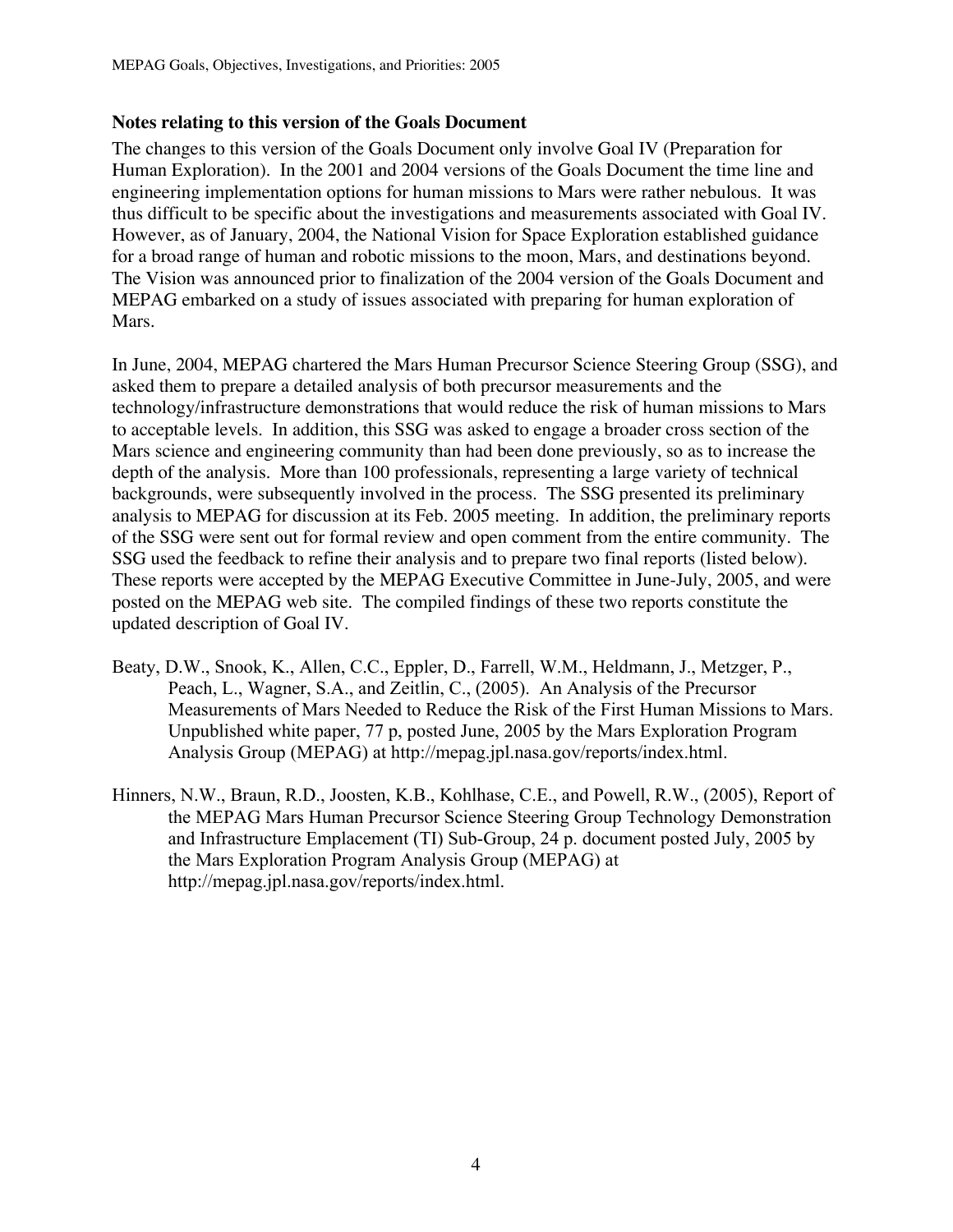# I. GOAL: DETERMINE IF LIFE EVER AROSE ON MARS

Determining if life ever arose on Mars is a challenging goal. The essence of this goal is to establish that life is or was present on Mars, *or* if life never was present to understand the reasons why Mars did not ever support its own biology. A comprehensive conclusion will necessitate understanding the planetary evolution of Mars and whether Mars is or could have been habitable, and will need to be based in multi-disciplinary scientific exploration at scales ranging from planetary to microscopic. The strategy we have adopted to pursue this goal has two sequential aspects: assess the habitability of Mars (which needs to be undertaken environment by environment); and, test for prebiotic processes, past life, or present life in environments that can be shown to have high habitability potential. These constitute two high-level scientific objectives. A critical means to achieve both of these objectives is to characterize Martian carbon chemistry and carbon cycling. Consequently, the science associated with carbon chemistry is so fundamental to the overall *life* goal that we have established it as a third primary science objective. To some degree, these overarching scientific objectives can be addressed simultaneously, as each requires basic knowledge of the distributions of water and carbon on Mars and an understanding of the processes that govern their interactions. Clearly, these objectives overlap, but are considered separately here.

To spur development of flight technologies required to achieve these objectives there must be an increase in the number of terrestrial ground truth tests for instrumentation on samples of relevance to Mars exploration. This aids the development of instrumentation directly while maintaining pressure to improve detection limits. In support of such tests, suites of highly characterized samples from relevant environments should be identified and curated for laboratory studies.

In order to prioritize the objectives and investigations described here, we need to be specific about the prioritzation criteria. In broad perspective, Objective C ("test for life") is a long-term goal. Objectives A ("assess habitability") and B ("follow the carbon") are the critical steps in narrowing the search space to allow Objective C to be addressed. We need to know where to look for life before making a serious attempt at testing for life. At the same time, Objectives A and B are fundamentally important even without searching for life directly; they help us understand the role planetary evolution plays in creating conditions in which life might have arisen, whether it arose or not. Thus, objectives A, B, and C, in this order, form a logical exploration sequence. Note that research goals and technology development plans must incorporate both short- and long-term scientific objectives.

### A. Objective: Assess the past and present habitability of Mars (investigations listed in priority order)

As used in this document, the term "habitability" refers to the potential to support life of any form. Although Objective A is stated at a planetary scale, we know from our experience on Earth that we should expect that different environments on Mars will have different potential for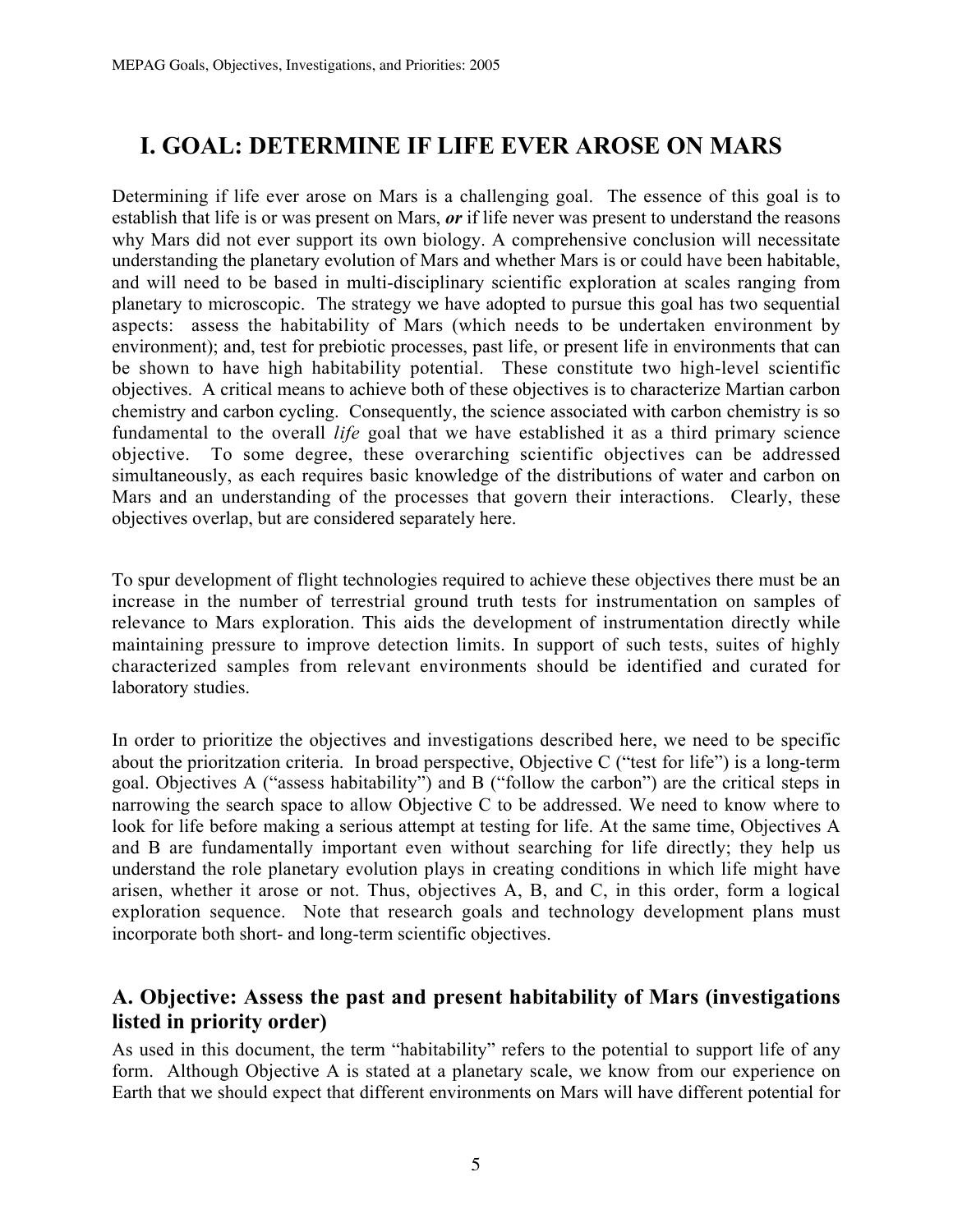habitability. It will not be possible to make measurements of one environment and assume that they apply to another. In order to address the overall goal of determining if life ever arose on Mars, the most relevant life detection investigations will be those carried out in environments that have high potential for habitability. Thus, understanding habitability in space and time is an important first order objective.

Arguably, until we discover an extant Martian life form and measure its life processes, there is no way to know definitively which combination of factors must simultaneously be present to constitute a Martian habitat. Until then, "habitability" will need to describe the potential of an environment to sustain life and will therefore be based on our understandings of habitable niches on Earth or plausible extrapolations. Current thinking is that at a minimum, the following three conditions need to be satisfied in order for an environment to have high potential for habitability:

- − The presence of liquid water. As we currently understand life, water is an essential requirement. Its identification and mapping (particularly in the subsurface, where most of Mars' water is thought to reside) can be pursued on a global, regional and local basis using established measurement techniques.
- − The presence of the key elements that provide the raw materials to build cells
- − A source of energy to support life.

Finally, environments with potential for habitability are assumed to have unequal potential to preserve the evidence in geological samples. There needs to be an understanding of these effects in order to understand the significance of many types of life-related investigations.

#### 1. Investigation: Establish the current distribution of water in all its forms on Mars*.*

Water on Mars is thought to be present in a variety of forms and potential distributions, ranging from trace amounts of vapor in the atmosphere to substantial reservoirs of liquid, ice and hydrous minerals that may be present on or the below the surface. The presence of abundant water is supported by the existence of the Martian perennial polar caps, the geomorphic evidence of present day ground ice and past fluvial discharges, and by the Mars Odyssey GRS detection of abundant hydrogen (as water ice and/or hydrous minerals) within the upper meter of the surface in both hemispheres, at mid-latitudes and above. To investigate current habitability, the identity of the highest priority  $H_2O$  targets, and the depth and geographic distribution of their most accessible occurrences, must be known with sufficient precision to guide the placement of subsequent investigations. To understand the conditions that gave rise to these potential habitats it is also desirable to characterize their geologic and climatic context. The highest priority  $H_2O$ targets for the identification of potential habitats are: (1) liquid water -- which may be present in as pockets of brine in the near-subsurface, in association with geothermally active regions (such as Tharsis and Elysium), as super-cooled thin films within the lower cryosphere, and beneath the cryosphere as confined, unconfined, and perched aquifers. (2) Massive ground ice – which may preserve evidence of former life and exist in a complex stratigraphy beneath the northern plains and the floors of Hellas, Argyre, and Valles Marineris, an expectation based on the possible former existence of a Noachian ocean, and the geomorphic evidence for extensive and repeated flooding by Hesperian-age outflow channel activity. (3) The polar layered deposits – whose strata may preserve evidence of climatically-responsive biological activity (at the poles and elsewhere on the planet) and whose ice-rich environment may result in episodic or persistent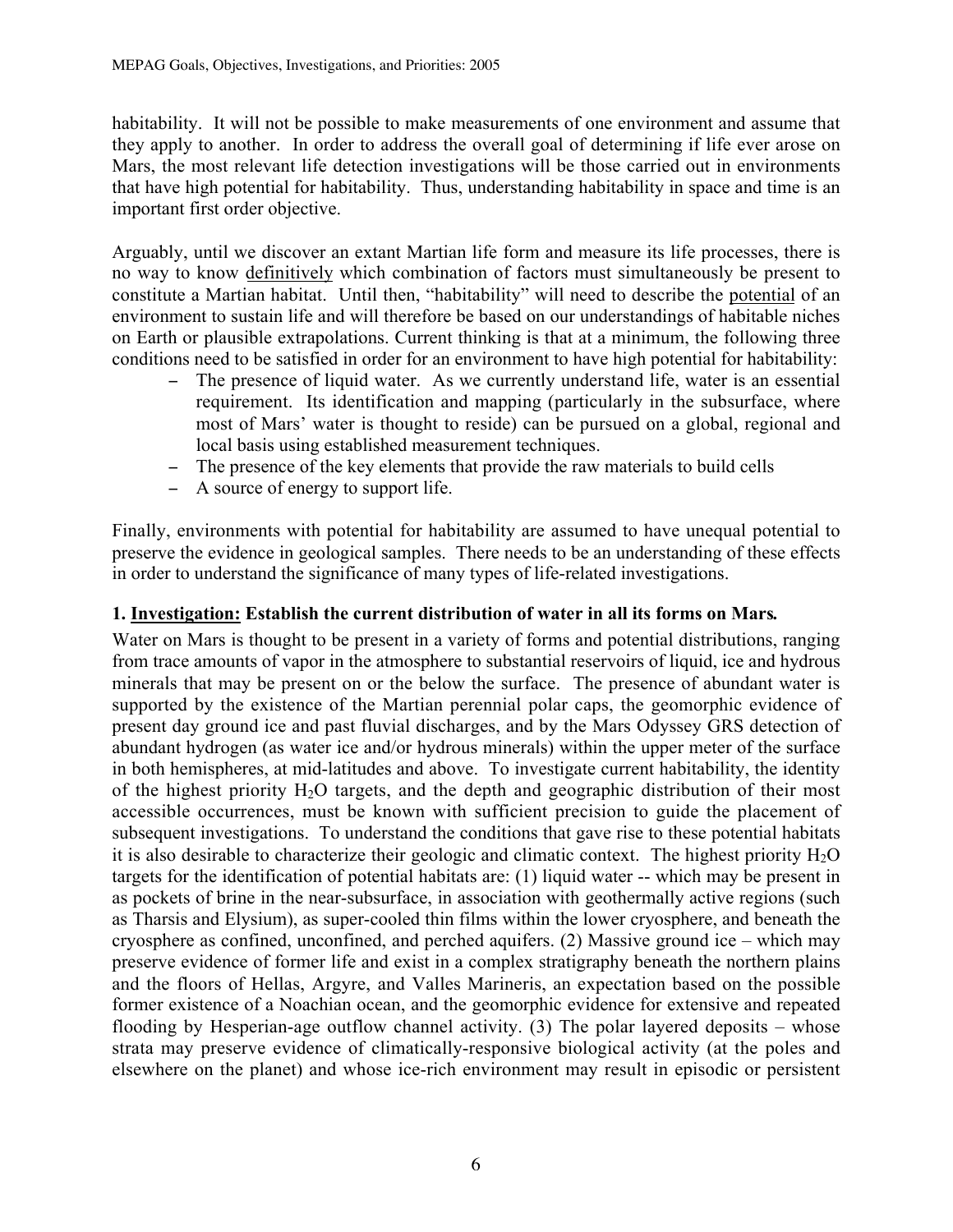occurrences of liquid water associated with climate change, local geothermal activity and the presence of basal lakes.

#### 2. Investigation: Determine the geological history of water on Mars, and model the processes that have caused water to move from one reservoir to another.

In order to assess past habitability, we need to start with understanding at global scale the abundance, form, and distribution of water in Mars' geologic past. A first-order hypothesis to be tested is that Mars was at one time warmer and wetter than it is now. This can be done in part through investigation of geological deposits that have been affected by hydrological processes, and in part through construction of carefully conceived models. It is entirely possible that Mars had life early in its history, but that life is now extinct.

#### 3. Investigation: Identify and characterize phases containing C, H, O, N, P and S, including minerals, ices, and gases, and the fluxes of these elements between phases*.*

Assessing the availability of biological important elements and the phases in which they are contained, will allow a greater assessment of both habitability and the potential for life to have arisen.. Detailed investigations for carbon are the primary focus of Objective B and therefore will not be further expounded upon here. Nitrogen, phosphorous and sulfur are critical elements for life (as they are on Earth), and the phases containing these elements and fluxes of these elements may reflect biological processes and the availability of these elements for life. They are often intimately associated with carbon and their distribution is commonly controlled by water and oxidation states, so interpreting these elemental cycles in terms of C, H, and O is extremely valuable to understanding habitability. The redox chemistry of S is of interest, because of its known role in some microbial metabolic strategies in terrestrial organisms and the abundance of sulfate on the surface of Mars.

#### 4. Investigation: Determine the array of potential energy sources available on Mars to sustain biological processes*.*

This investigation would allow identification of the potential of Mars to have harbored or continue to harbor life. Biological systems require energy. Therefore, measurement of the availability of potential energy sources is a critical component of habitability, and understanding how life might use them is a critical component of designing scientifically robust life detection experiments. Sources of energy that should be measured may include chemical redox, pH gradients, geothermal heat, radioactivity, incident radiation (sunlight), and atmospheric processes.

# B. Objective: Characterize Carbon Cycling in its Geochemical Context (investigations listed in priority order)

Carbon is the basic building block of life on Earth and is probably the building block of life on Mars (if life exists/existed). Understanding how carbon has been distributed on Mars through time, including now, is critical for understanding where to look for life on Mars, how life might have evolved on Mars, and how life might have originated on Mars. In addition, there may be aspects of the carbon cycle that reveal the existence of life (extant or extinct), and results are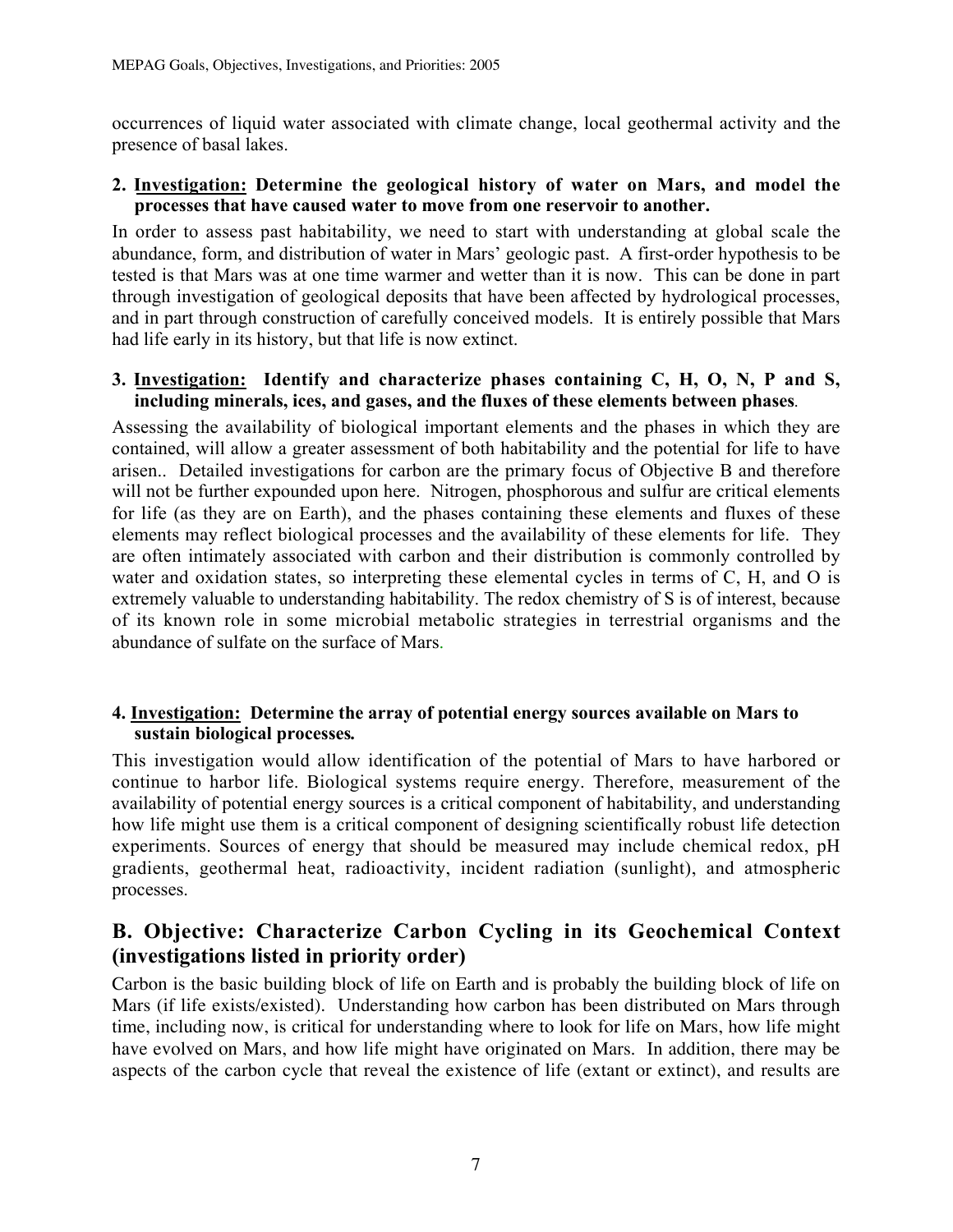likely to strongly influence approaches to searching for other biosignatures. Thus, characterization of the carbon cycle is critical to determining if life ever arose on Mars.

Understanding the origin of organic carbon is particularly important and sources on Mars could be from several reservoirs that are summarized in Table 2. Once organic carbon is discovered, a major challenge will be in constraining the source of that organic carbon. Terrestrial contamination is a significant concern, because of the need to avoid false identification of organic carbon or specific organic molecules on Mars. In addition, meteoritic delivery of organic carbon to the surface of Mars and abiotic organic synthesis processes could produce measurable organic carbon concentrations. Understanding the origin of organic carbon is as important as identifying it.

We assume that extraterrestrial life would be based on carbon chemistry. Although this assumption may subsequently need to be relaxed, we would not know where else to begin in designing investigations of possible extraterrestrial life. If anomalous measurements indicate the presence of non-carbon based macromolecules associated with some form of life-like processes then further experiments can be designed to address this problem.

| Source of Carbon                                                        | Carbon compounds (examples/comments)                                                                                                                                                                                                                                                                                                                                                                                                            |
|-------------------------------------------------------------------------|-------------------------------------------------------------------------------------------------------------------------------------------------------------------------------------------------------------------------------------------------------------------------------------------------------------------------------------------------------------------------------------------------------------------------------------------------|
| Prebiotic/protobiotic<br>molecules from meteoritic /<br>cometary influx | Amino acids, purines and pyrimidines, polycyclic aromatic hydrocarbons,<br>chain hydrocarbons, fatty acids, sugars and sugar derivatives.                                                                                                                                                                                                                                                                                                       |
| Prebiotic/protobiotic<br>molecules from abiotic<br>process on Mars      | Amino acids, purines and pyrimidines, polycyclic aromatic hydrocarbons,<br>chain hydrocarbons, fatty acids, sugars and sugar derivatives.                                                                                                                                                                                                                                                                                                       |
| Terrestrial contaminating<br>organics                                   | Condensation products derived from rocket exhaust, lubricants, plasticizers,<br>atmospheric contaminants                                                                                                                                                                                                                                                                                                                                        |
| Terrestrial contaminating<br>organisms                                  | Whole cells, cell components (LPS, DNA, proteins, cytochromes)                                                                                                                                                                                                                                                                                                                                                                                  |
| Terrestrial like organisms -<br>from Earth                              | Organisms not present on the craft measuring them, but had been<br>previously transferred from Earth by either meteorite impact or<br>contamination of previous spacecraft. Target molecules could include<br>individual genes, membrane constituents, specific enzymes, and co-<br>enzymes that would be expected to be over expressed or adapted in Martian<br>conditions.                                                                    |
| Terrestrial-like organisms -<br>evolved on Mars                         | Organisms that utilize terrestrial like biochemistries and have evolved on<br>Mars. Target molecules could include individual genes, membrane<br>constituents, specific enzymes, and co-enzymes that would be expected to<br>be over expressed or adapted in Martian conditions, or organisms using<br>metabolisms that would not be present on a space craft contaminant such as<br>methanogens, psychrophiles endolithic survival mechanisms. |
| Non-terrestrial-like<br>organisms                                       | Utilizes an array of molecules for information storage, information transfer,<br>compartmentalization and enzymatic activity that differ from those used by<br>extant terrestrial life. Examples would be the use of novel amino acids and<br>nucleotides or the use of novel nitrogen utilization strategies.                                                                                                                                  |
| <b>Fossil biomarkers</b>                                                | Detection of established terrestrial fossil biomarkers such as hopanes,<br>archaeal lipids and steranes, for the detection of the diagenetic remains of<br>terrestrial based life.                                                                                                                                                                                                                                                              |

**Table 2**. Possible sources of organic carbon that need to be distinguished in Martian samples.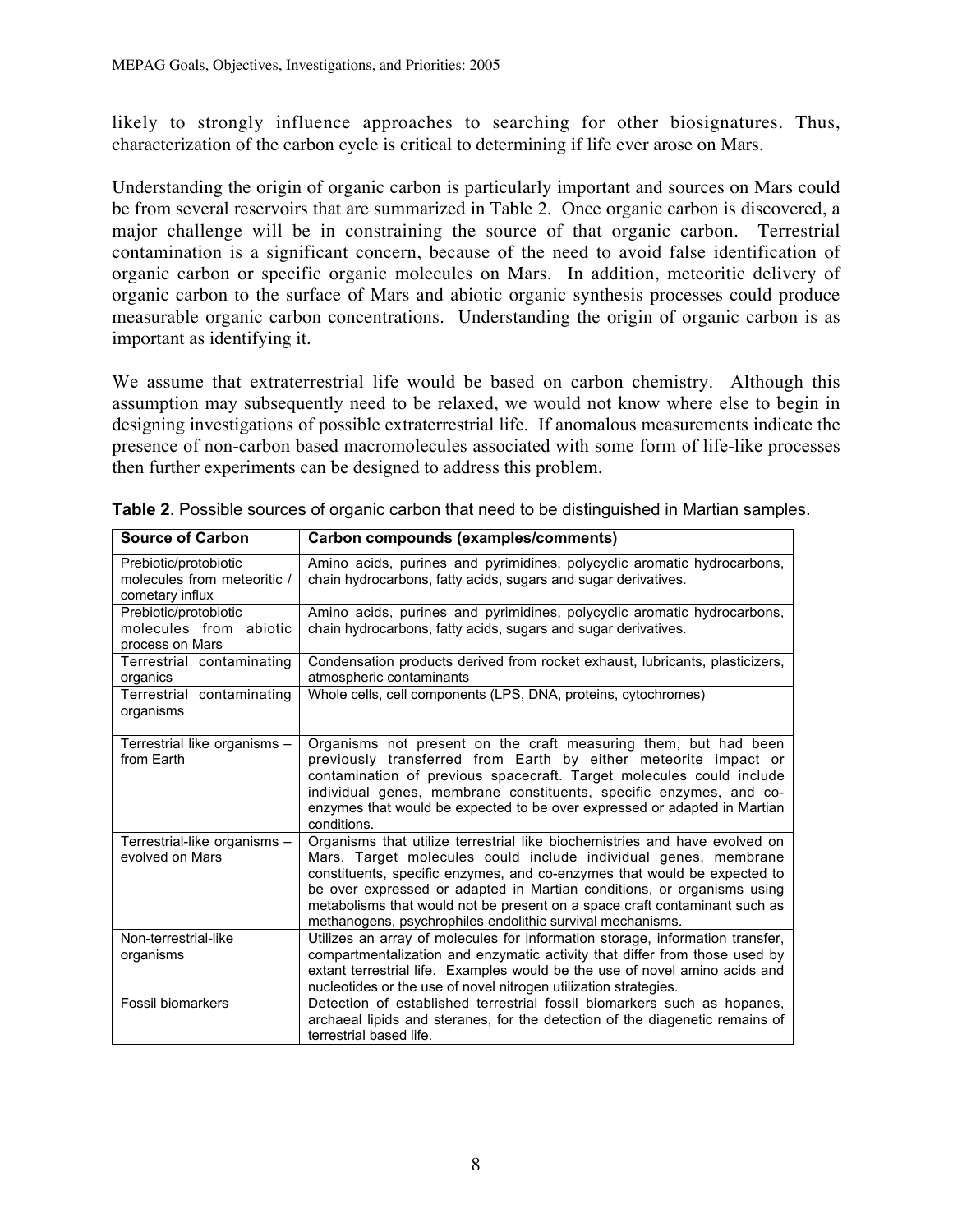#### 1. Investigation: Determine the distribution and composition of organic carbon on Mars.

The spatial distribution and composition of organic carbon have not been characterized, but are instrumental in understanding the biological potential of Mars. (Methane and other simple reduced carbon molecules are included as "organic carbon" in this context.) Abiotic synthesis of organics, delivery of organics to Mars via meteorites, and possible biological production of organics must all be evaluated in the context of carbon cycling on Mars. Characterizing the molecular and isotopic composition of organic carbon is essential for determining the origin of the organics shown in Table 2, which includes the types of organic materials that need to be detected and deconvolved from each other. Investigations require sufficient spacecraft cleaning and verification to avoid likelihood of contamination, in addition to careful planning of specific methods to identify and exclude forward contamination at the experiment level. Example measurements include analysis of the concentration and isotopic composition of organic carbon, characterization of the molecular structure of organic carbon, or identifying and monitoring reduced carbon (e.g. methane) fluxes.

#### 2. Investigation: Characterize the distribution and composition of inorganic carbon reservoirs on Mars through time*.*

Transformations of carbon between inorganic and organic carbon reservoirs are a characteristic of life. Evaluating carbon reservoirs and the fluxes among them is critical to understanding both the modern and geological evolution of carbon availability, and the inorganic carbon reservoirs are an important link in the cycle. The distribution of these reservoirs can also reveal critical habitability information because they can record climate records. Potential measurements include continued searching for carbonate minerals from orbit, *in situ*, and in returned samples, characterizing  $CO<sub>2</sub>$  fluxes on various time scales globally and locally, and measuring the isotopic composition of any inorganic reservoir.

#### **3. Investigation: Characterize links between C and H, O, N, P, and S**

The carbon cycle is intimately linked to H, O, N, P, and S, particularly in the presence of life. Identifying connections among the geological cycles of these elements will substantially aid interpretations of the carbon cycle and may provide indicators that can be used to interpret biological potential. Potential measurements include mineralogical characterization of samples containing C, N, P, or S, isotopic and oxidation state characterization of S-containing phases, and identification of reactions involving any of these elements.

#### 4. Investigation: Preservation of reduced compounds on the near-surface through time

The surface of Mars is oxidizing, but the composition and properties of the responsible oxidant(s) are unknown. Characterizing the reactivity of the near surface of Mars, including atmospheric (e.g. electrical discharges) and radiation processes as well as chemical processes with depth in the regolith<sup>3</sup> and within weathered rocks is critical to interpreting the paucity or possible absence of organic carbon on the surface of Mars. Understanding the oxidation chemistry and the processes controlling its variations will aid in predicting subsurface habitability if no organics are found on the surface. Potential measurements include identifying

<sup>&</sup>lt;sup>2</sup><br>3  $3$  Regolith. As used in this document, a general term referring to the mantle of fragmental, unconsolidated to partially cohesive material, of any origin (in-situ, residual, or transported) that nearly everywhere underlies the surface of Mars (after Glossary of Geology).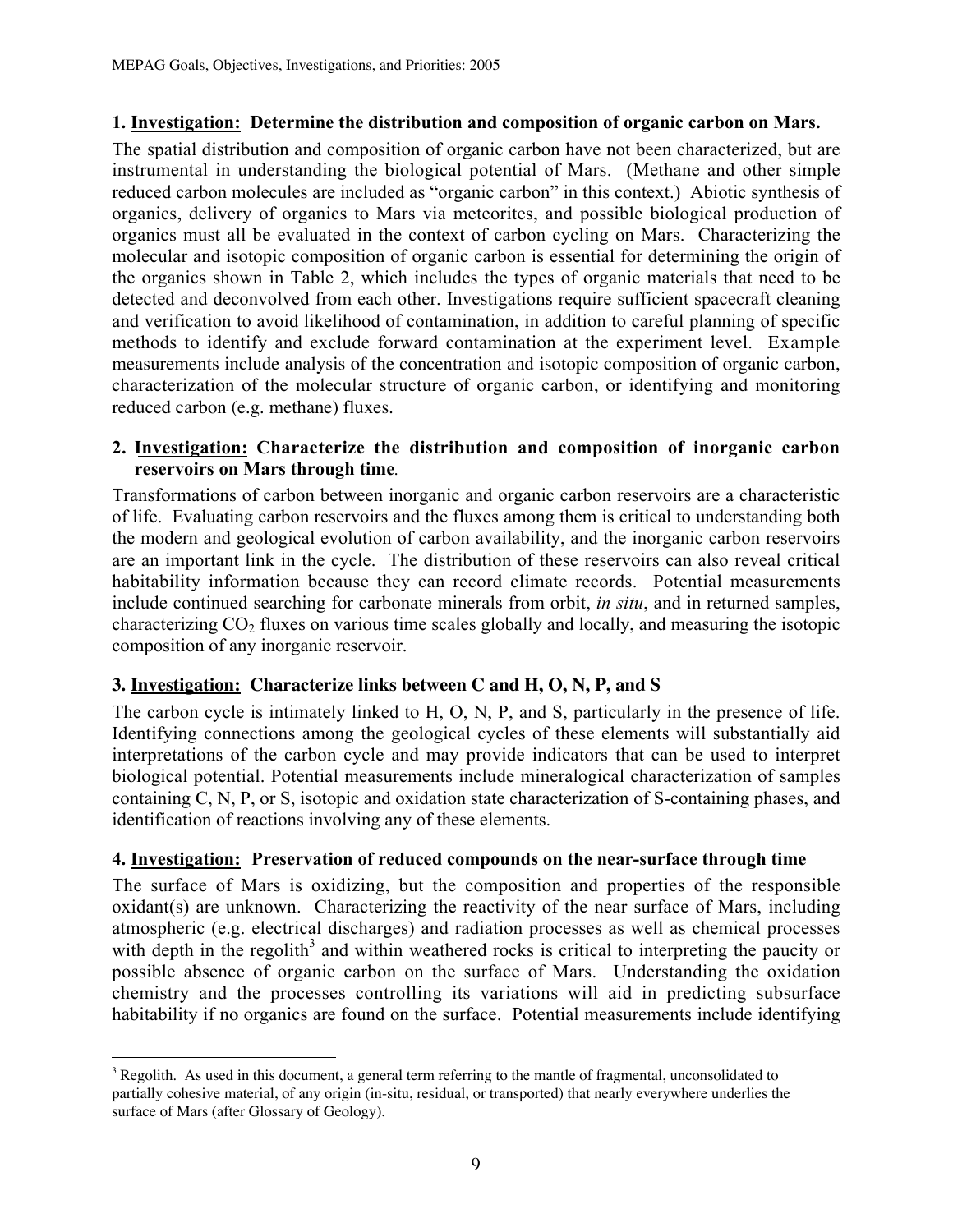species and concentrations of oxidants, characterizing the processes forming and destroying them, and characterizing concentrations and fluxes of redox sensitive gases in the lower atmosphere.

## C. Objective: Assess whether life is or was present on Mars (investigations listed in priority order)

This objective reflects several of NASA's chief exploration goals. As mentioned earlier, the need to prevent false positives or negatives, and develop technology and experimental protocols, makes Objective C ("test for life") a long-term goal. Objectives A ("assess habitability") and B ("follow the carbon") are the critical steps in narrowing the search space to allow Objective C to be addressed. Furthermore, the Objective itself does not halt upon a positive or negative answer. In the eventuality of a positive answer there would be the need to characterize whatever life form is discovered, as well as its origins and reason for surviving on Mars. In the case of a negative answer, then further characterization of why life did not start on Mars would become a priority and in itself help us to understand more about life on earth.

Determining whether life ever existed on Mars is a scientifically exciting and challenging endeavor. The following investigations look for biosignatures, which are defined as results that REQUIRE the presence or past presence of life. Commonly, multiple observations in a context are required to identify biosignatures, and multiple scales of observation are very important. Four investigations of features currently recognized as biosignatures are listed here.

Investigation 1 (Characterize complex organics) is considered to be the highest priority. Investigation 1 and some measurements to address Investigation 4 require sufficient spacecraft cleaning and verification to avoid likelihood of contamination, in addition to careful planning of specific methods to identify and exclude forward contamination at the experiment level. Investigations 2 and 3, which depend on the spatial distribution of signatures, are less sensitive to contamination and may be more practical to pursue first. Remote sensing techniques addressing investigation 4 also have much lower to no contamination issues. Investigations 1-4 are largely *in situ* investigations that are best conducted in those habitable environments identified in A1.

A fifth investigation concept consists of suites of observations based on correlations in biological indicators, which by themselves are only suggestive for life and only in combination can provide a true biosignature. It seems likely that many of the combinations of measurements have yet to be identified, and it is expected that exciting proposals for suites of observations will be seriously considered in choosing investigations to evaluate the past or present presence of life.

#### **1. Investigation: Characterize complex organics.**

The identification of complex organics that can only be produced biologically is a very strong biosignature, if forward contamination by terrestrial organics can be excluded. Measurements for this investigation must include appropriate methods to identify and exclude forward contamination as a source of the target materials. To this end new instruments must be developed for cleaning and monitoring of space craft contamination. Instruments must be required to produce procedural blanks that allow accurate measurements by that instrument to be undertaken. This entails that the critical path of contamination, i.e. the path the sample takes to the instrument, be cleaned to a level below the detection limit of the instrument. *Example*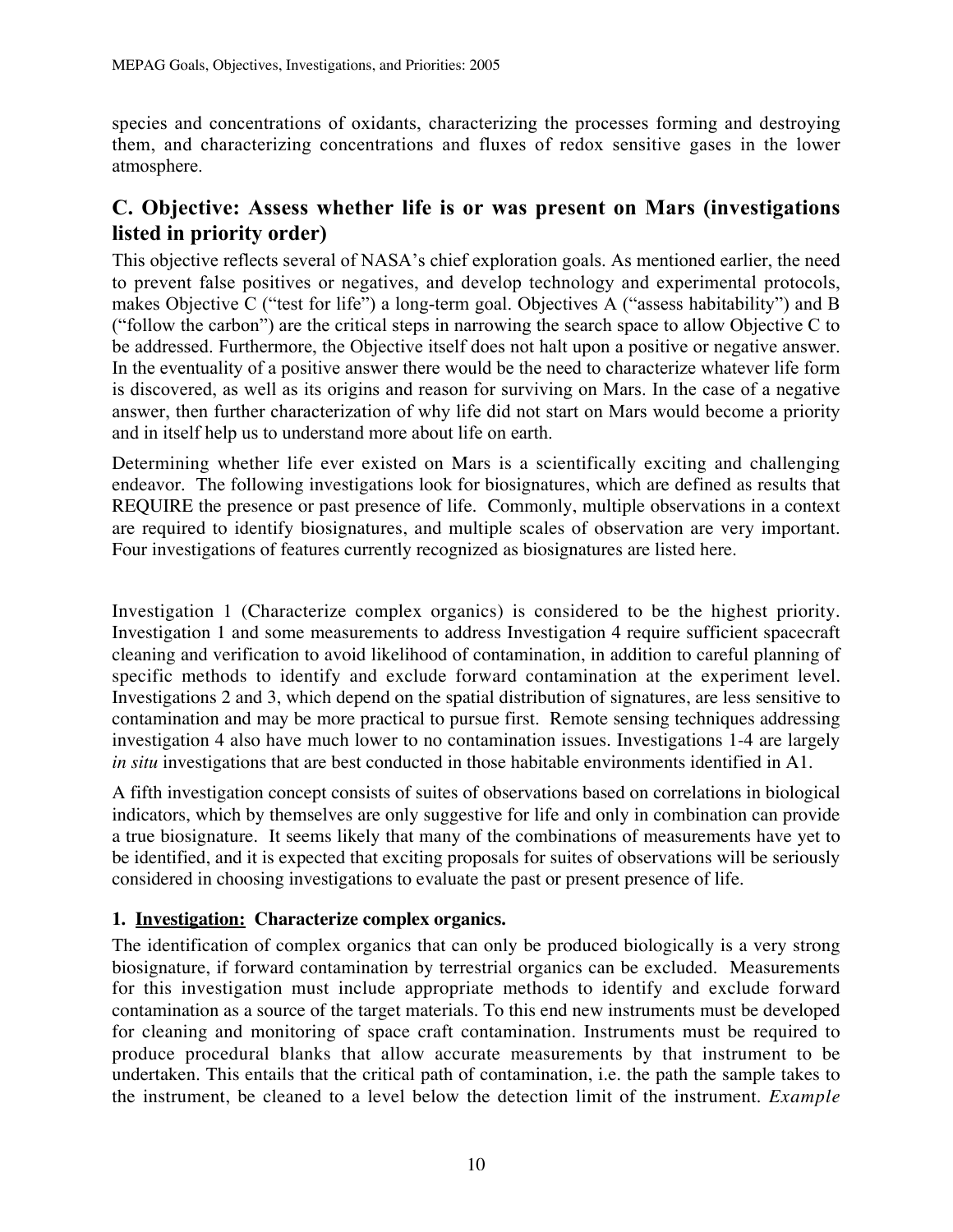*measurements may include characterization of organics such as DNA, nucleotides, chlorophyll, etc. for extant life; hopanes, steranes, isoprenoids, etc. for fossil life; or cumulative properties and/or distributions of organics such as homochirality.*

#### 2. Investigation: Characterize the spatial distribution of chemical and/or isotopic signatures.

The spatial distribution of chemical or isotopic variations can be a biosignature, if the distribution is inconsistent with abiotic processes. Example measurements may include imaging of the distribution of organics on a surface or in minerals; identifying correlations among isotopic values and elemental concentrations that reflect biological processes; or the presence of reduced and oxidized gas phases in disequilibrium.

#### **3. Investigation: Characterize the morphology or morphological distribution of mineralogical signatures.**

Sedimentary and weathered rocks can preserve biosignatures in the distribution of grains and minerals or in the morphology of biologically produced minerals. Example measurements may include micron to nanometer imaging and chemical analysis of crystals or morphological characterization of sedimentary lamination.

#### 4. Investigation: Identify temporal chemical variations requiring life.

Extant life may be active, producing observable temporal changes in chemistry over the time scale in which a lander experiment may be functional. Monitoring systems that may harbor life is an excellent way to identify the presence of life. However, possible abiotic reactions need to be thoroughly understood and forward contamination needs to be identified or excluded. It is critical that measurements capable of being contaminated include appropriate methods to identify and exclude forward contamination as a source of the signatures being monitored. Example measurements may include monitoring the flux of gases thought to be biologically produced; monitoring oxidative changes in a way that excludes abiotic reactions; or performing experiments to look for metabolic processes.

# II. GOAL: UNDERSTANDING THE PROCESSES AND HISTORY OF CLIMATE ON MARS

The fundamental scientific questions that underlie this goal are how the climate of Mars has evolved over time to reach its current state, and what processes have operated to produce this evolution. These extremely important scientific questions are in accord with several key science objectives found in the NASA Solar System Exploration Roadmap (2003). Mars climate can be defined as the mean state and variability of its atmosphere and exchangeable volatile reservoirs (near the surface) evaluated from diurnal to geologic time scales. An understanding of Mars climatic evolution rests upon gaining a full understanding of the fundamental processes governing its climate system, and thus upon obtaining detailed observations of the current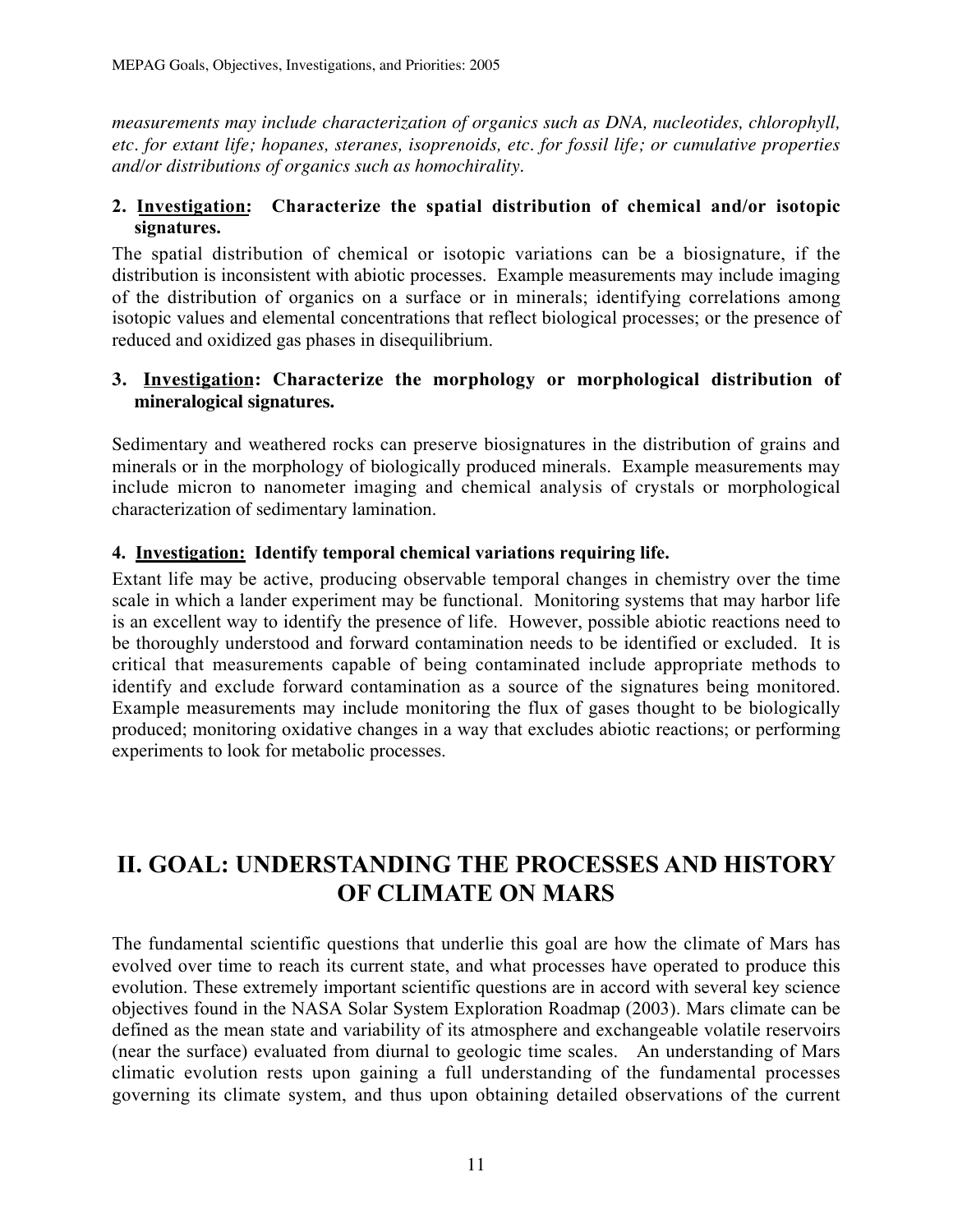(observable) system. Goal II also is in line with the recent recommendation of the Solar System Exploration Survey [2002], which calls out the clear need for Mars upper atmosphere measurements to properly characterize current volatile escape rates. The Objectives below are given in priority order. Objective A is crucial to understanding the present state of the entire atmospheric system (from the surface-atmosphere boundary to the exosphere). It forms the baseline for interpreting past climate on Mars. Objective B focuses upon specific investigations that will measure key indicators of the past climate of Mars. Finally, Objective C highlights mission critical atmospheric measurements that will reduce mission risk and enhance overall science return, benefiting all future missions to the planet. No attempt has been made to prioritize these risk mitigation and engineering related measurements since all are important.

### A. Objective: Characterize Mars' Atmosphere, Present Climate, and Climate Processes (investigations in priority order)

Our understanding of the composition and dynamics of the present Martian atmosphere is the basis for understanding past climate on Mars. Investigations of both the upper and lower atmosphere are essential because they are one large, interconnected system. Measurements of both atmospheric regions enable us to explore different suites of processes that play unique roles in understanding the Martian climate and its evolution. In short, a ground-to-exosphere approach to monitoring the Martian atmospheric structure and dynamics is needed for a proper characterization of the present day climate of Mars.

1. Investigation: Determine the processes controlling the present distributions of water, carbon dioxide, and dust by determining the short and long-term trends (daily, seasonal and solar cycle) in the present climate. **Determine the present state of the upper atmosphere (neutral/plasma) structure and dynamics; quantify the processes that link the Mars lower and upper atmospheres.**

To understand the present climate system, from the surface to the exosphere, requires long-term (multi-year) continuous global monitoring from both landed and orbital platforms. Understanding the factors that control the annual variations of volatiles and dust is necessary to determine to what extent processes operating today have controlled climate change in the past.

#### (i) Lower atmosphere climate and processes

Landed missions can provide direct *in situ* measurements and are the best way to measure nearsurface water vapor, winds, and other variables that control the exchange of volatiles and dust between the surface and atmosphere.

Orbital missions can provide information on the global and vertical structure of the atmosphere, direct measurement of winds, and information on the spatial distribution of aerosols, water vapor, and potentially other important trace species. This information leads to the elucidation of the local through global scale processes that operate to maintain the climate and transport volatiles and dust. The global meteorological, radiative, and mass balance observations gathered from these platforms on daily- to decade-long timescales will establish the magnitude of interannual variability, aid in the identification of the responsible mechanisms, and demonstrate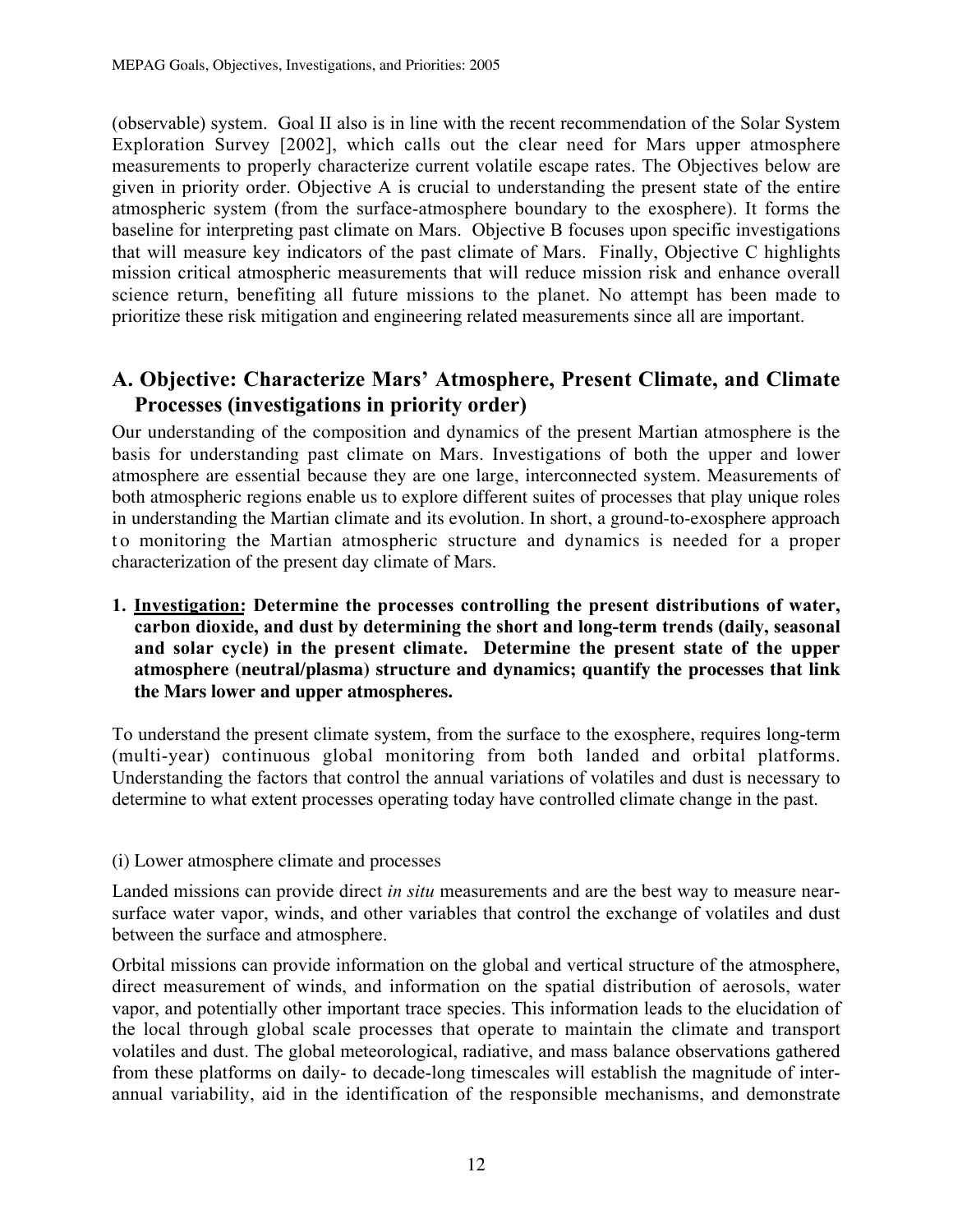whether there are any long-term trends in the present climate system. These observations will also assist in identifying the causes of the north/south asymmetry in the nature of the polar caps, and the physical characteristics of the layered deposits. These data will serve as the foundation for the development of more realistic models to assess the effects of various external forcingfactors (such as obliquity and increased atmospheric pressure) on the climate of Mars.

#### (ii) Upper atmosphere climate and processes

Orbiter missions are also needed to investigate the mean state and variability of the neutral and plasma environment above ~80 km. These data will improve our understanding of the coupling of the Martian lower and upper atmospheres, and characterize the regions of the upper atmosphere that interact with the solar wind. Also, the global characterization of the present lower and upper atmosphere structure and dynamics is required over various timescales (daily, seasonal, and solar cycle) in order to properly interpret volatile escape measurements and the subsequent volatile evolution model results. This reemphasizes the need for a ground-toexosphere approach to monitoring the Martian atmospheric structure and dynamics.

#### 2. Investigation: Search for micro-climates.

Detection of exceptionally or recently wet or warm locales, exceptionally cold localities, and areas of significant change in surface accumulations of volatiles or dust would identify sites for *in situ* exploration. This requires a global search for sites based on local surface properties (e.g., geomorphic evidence, topography, local thermal properties, albedo) or changes in volatile (especially  $H_2O$ ) distributions.

### 3. Investigation: Determine the production/loss, reaction rates, and global 3-dimensional distributions of key photochemical species  $(O_3, H_2O_2, CO, OH, CH4, SO2, etc.),$  and their interaction with surface materials.

This investigation necessarily involves study of both the lower and upper atmosphere. Surface sinks and sources and lower atmospheric distributions are required to interpret atmospheric escape rates and upper atmosphere aeronomic processes. Current multi-dimensional photochemical models predict global distributions of these species. Such models require validation to confirm key reactions and rates and the role of dynamics in the transport of these constituents. There is, however, considerable uncertainty over surface fluxes of major species. This investigation requires global orbiter observations of neutral and ion species, temperatures, and winds in the lower and upper atmospheres, and the systematic monitoring of these atmospheric fields over multiple Mars years to capture inter-annual variability induced by the solar cycle, seasons, and dust storms.

# B. Objective : Characterize Mars' Ancient Climate and Climate Processes Through Study of the Geologic and Volatile Record of Climate Change (investigations in priority order)

Understanding the ancient climate and climate processes on Mars requires interdisciplinary study of the Martian surface and atmosphere. The investigations described below focus on quantitative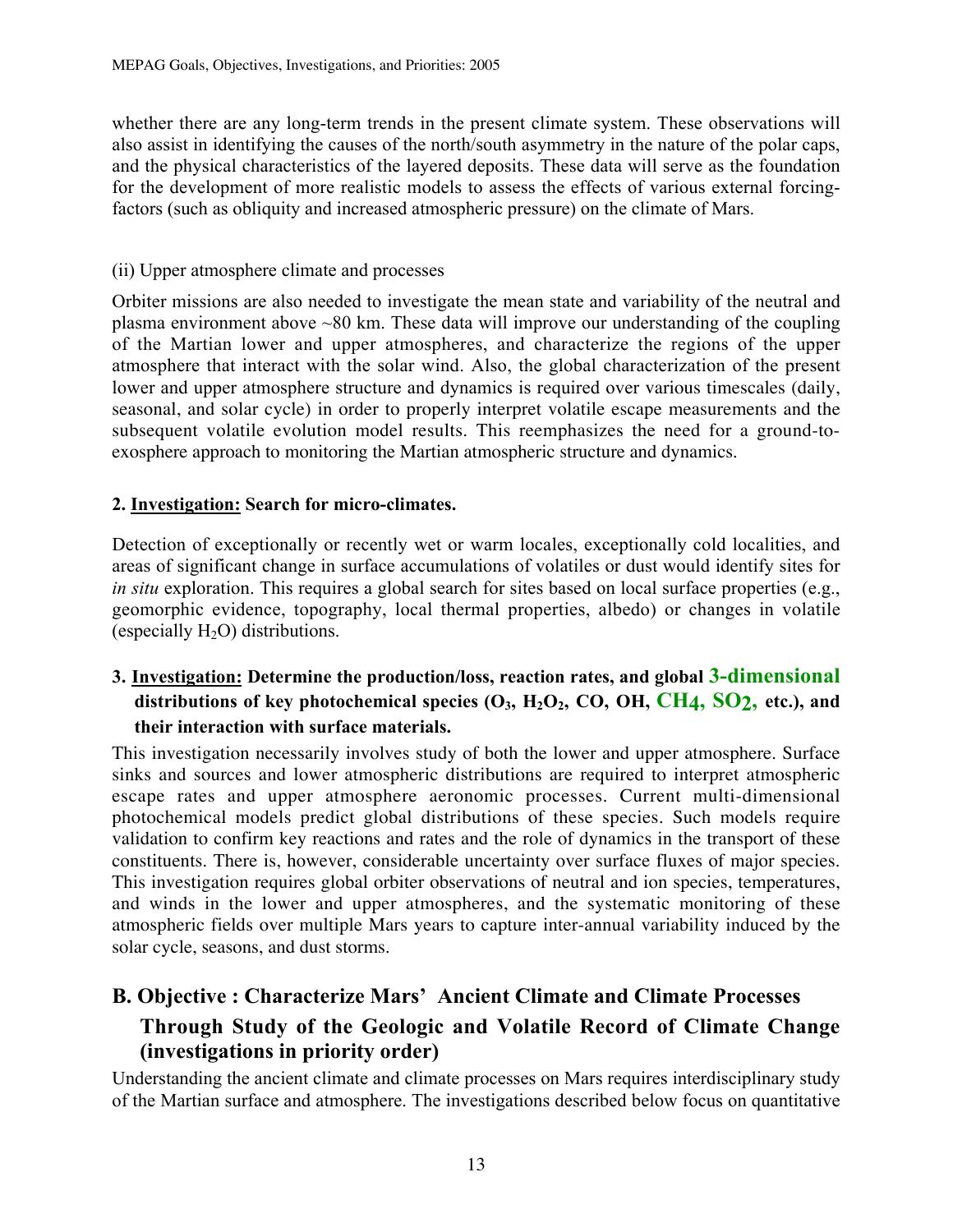measurements (concentrations and isotopic compositions) of important atmospheric gases in the atmosphere and trapped in surface materials. It also requires study of geologic features to search for the record of past climates.

#### 1.Investigation: Determine the stable isotopic, noble gas, and trace gas composition of the present-day bulk atmosphere.

These provide quantitative constraints on the evolution of atmospheric composition and on the sources and sinks of the major gas inventories. It is important to understand the temporal and spatial variability of atmospheric composition. This investigation requires high-precision isotopic measurements of the atmosphere.

2. Investigation**: Determine the rates of escape of key species from the Martian atmosphere, their correlation with seasonal and solar variability, their modification by remnant crustal magnetic fields, and their connection with lower atmosphere phenomenon (e.g. dust storms). From these observations, quantify the relative importance of processes that control the solar wind interaction with the Mars upper atmosphere in order to establish the magnitude of associated volatile escape rates**.

These measurements will provide crucial constraints to atmospheric evolution models that extrapolate these rates to determine past climates. This investigation requires global orbiter observations of neutral and plasma species, crustal magnetic fields, temperatures, and winds in the extended upper atmosphere. The systematic monitoring of these fields over multiple Mars years is needed to capture the inter-annual variability induced by the solar cycle, seasons, and dust storms. This investigation also requires more thorough and higher-resolution measurements of crustal magnetic fields.

#### 3. Investigation: Determine how the stable isotopic, noble gas, and trace gas composition of the Martian atmosphere has evolved through time.

These provide quantitative constraints on the evolution of atmospheric composition and on the source and sinks of water and other major gas inventories. Requires high precision dating and isotopic measurements of Martian meteorites and returned samples, and high precision *in situ* measurements of samples on and beneath the surface (e.g.,polar layered-deposits or strata exposed in Valles Marineris).

#### 4. Investigation: **Find physical and chemical records of past climates.**

This investigation centers on finding geomorphic and chemical evidence of past climates or of prior environmental events or conditions that may have perturbed the local or global climate in unexpected ways (e.g., the former presence of an ocean or seas, large impacts, episodic volcanism or outflow channel activity). These provide the basis for understanding the extent, duration (e.g., gradual change or abrupt transition), and timing of past climates on Mars. This investigation requires determining sedimentary stratigraphy and the distribution of aqueous weathering products.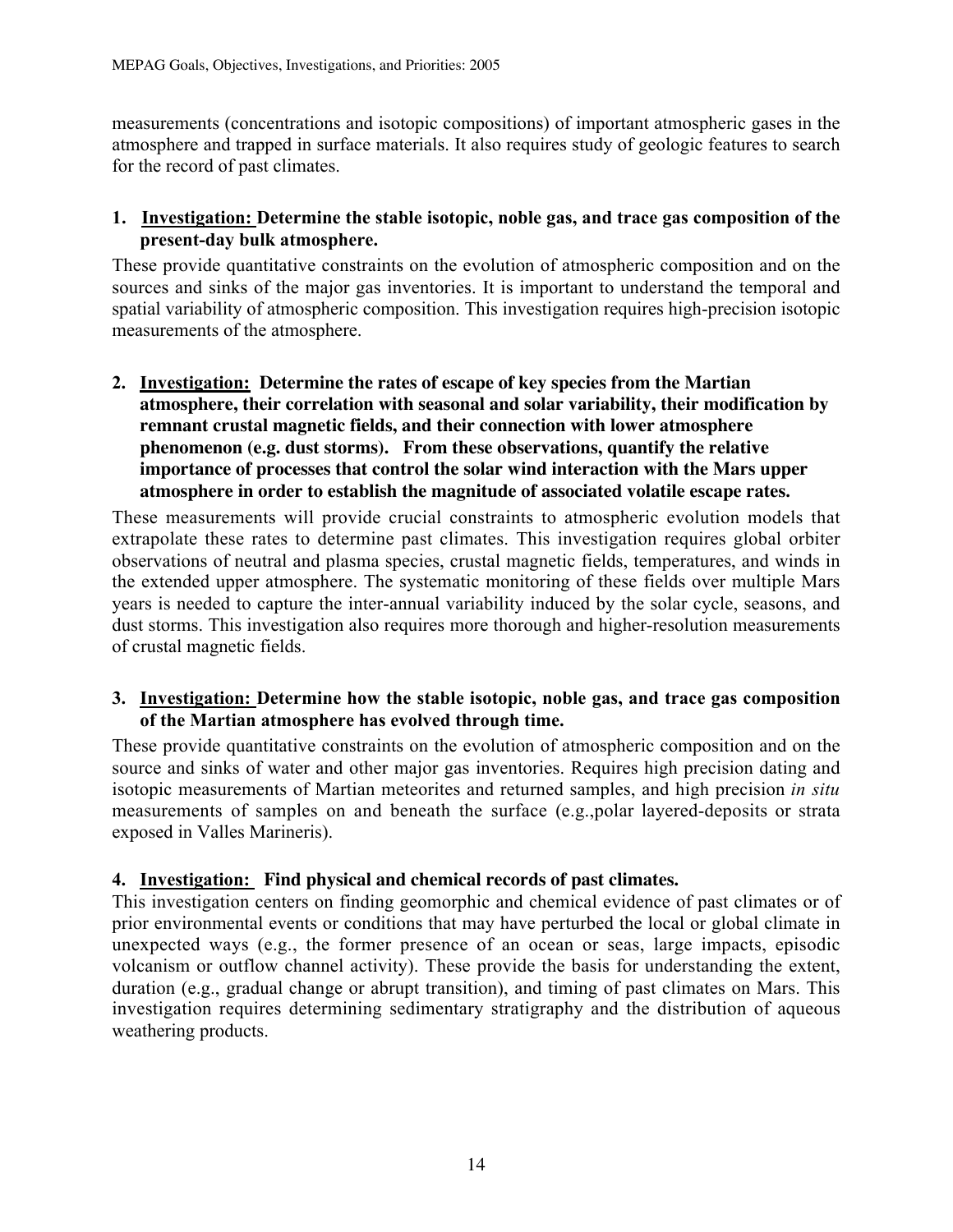#### 5. Investigation: Characterize the stratigraphic record of climate change preserved in polar layered deposits, residual ice caps, other climate-modulated deposits of  $H_2O$ ,  $CO_2$ , and dust found elsewhere on the planet.

The presence of extensive layered deposits at both polar and mid-latitude suggests that the climate of Mars has undergone frequent and geologically recent change. A key to understanding the climatic and geologic record preserved in these deposits is to determine (i) the relative and absolute ages of the layers, (ii) their thickness, extent and continuity, (iii) their petrologic/geochemical characteristics (including both isotopic and chemical composition), and (iv) the environmental conditions and processes that were necessary to produce them. Specific examples of the type of information these deposits may preserve include a stratigraphic record of volatile mass balance; insolation variations; atmospheric composition; dust storm, volcanic and impact activity; cosmic dust; catastrophic floods; solar luminosity (extracted by comparisons with terrestrial ice cores); supernovae and perhaps even a record of microbial life. Addressing this investigation requires high-resolution imaging, *in situ* measurements of layer properties, and absolute ages determined either *in situ* or from returned samples.

# C. Objective: Characterize the State and Processes of the Martian Atmosphere of Critical Importance for the Safe Operation of Spacecraft (no priority order).

This objective focuses on atmospheric processes of importance for the safe implementation of spacecraft missions. These investigations will yield the critical information necessary to improve the likelihood of successful execution of missions in the Martian environment. Investigations seek to characterize the atmosphere from the surface to 400 km altitude to support spacecraft landing, flight, aerocapture, aerobraking, long-term orbital stability, targeting of observations from orbit, and mission planning. Every effort should be made to accommodate instruments that address these investigations on each spacecraft bound for Mars.

#### 1. Investigation: Understand the thermal and dynamical behavior of the planetary boundary layer.

The lowest portion (<5km) of the atmosphere can be highly turbulent. Horizontal and vertical winds in this region represent a significant risk to spacecraft Entry, Descent, and Landing (EDL) and the operation of aerial platforms (balloons and aeroplanes). The turbulence also transports heat, so is a concern for thermal design. The turbulence is driven by thermal contrasts between the surface and the atmosphere, and mechanical interactions between the mean wind and the rough planetary surface. This investigation is designed to probe the connections between surface temperature, the modification of surface and air temperatures by aerosol radiative heating, and the dynamical and thermal state of the lower atmosphere.

#### 2. Investigation: Understand and monitor the behavior of the lower atmosphere (0-80km) on synoptic scales.

Mars exhibits significant seasonal and dramatic, episodic changes in the state of the atmosphere. Of great concern to the operation of surface and near-surface spacecraft, and for aerobraking, aerocapture, or aeropass maneuvers, is the onset of regional and global dust storms. The mechanisms of storm development are unknown at this time, and thus current models cannot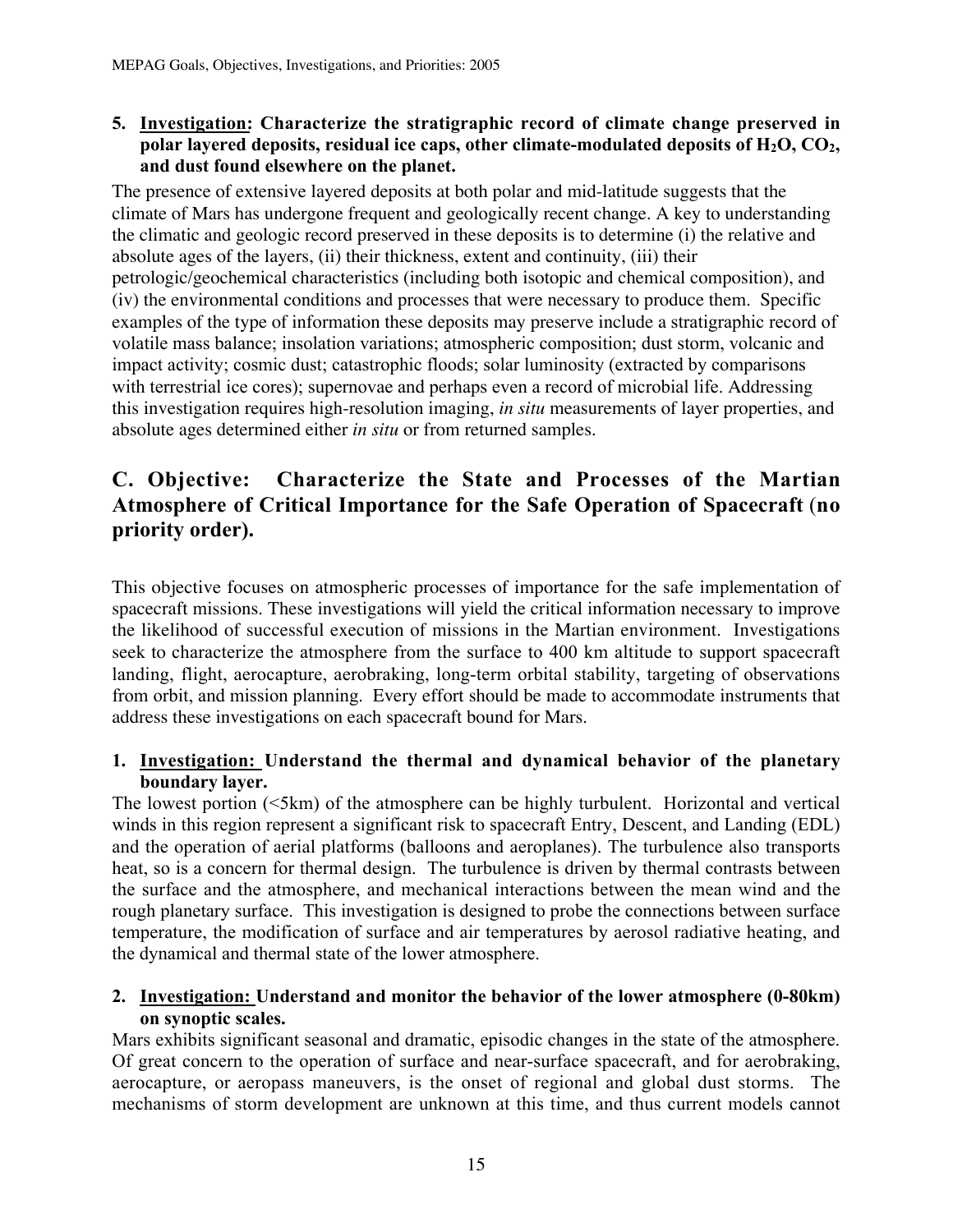predict them. Prediction will require much further study of these events, while early observation will greatly mitigate them. It is critical for support of Mars missions that continuouslyoperational, meteorological assets be maintained in Martian orbit to improve our understanding of the processes so that we can better predict atmospheric conditions at the time a spacecraft arrives and to make observations near the time of entry.

#### **3.****Investigation:**Determine the atmospheric mass density and its variation over the 80 to 200 km altitude range.

Aerobraking, aerocapture, and aeropass operations use the atmosphere as a brake. These operations are safest when the drag imparted by the atmosphere can be accurately estimated ahead of time. Unfortunately, the Martian atmosphere exhibits substantial variations in density at a given geometric height due to the influence of the diurnal cycle, seasonal cycle, large-scale atmospheric circulation, and the propagation of waves. Mapping and understanding the processes responsible for the density variations in the upper atmosphere is critical to highprecision spacecraft trajectory planning. For example, techniques for measuring and predicting the mass density on time scales of hours to days are key requirements for aerobraking. This information is also important for mission planning (e.g., estimating the amount of fuel needed throughout mission life).

#### 4. **Investigation:** Determine the atmospheric mass density and its variations at altitudes above 200 km.

The constraint of mass density variations at high altitudes is important for precision targeting of orbital observations and for long-term orbital stability required to meet planetary protection mandates.

# III. GOAL: DETERMINE THE EVOLUTION OF THE SURFACE AND INTERIOR OF MARS

Insight into the composition, structure, and history of Mars is fundamental to understanding the solar system as a whole, as well as providing insight into the history and processes of our own planet. Thus there are compelling scientific motivations for the study of the surface and interior of the planet in its own right. The recent heightened interest in the possibility of life on Mars provides additional emphasis for these investigations. Geology informs virtually every aspect of the study of conditions conducive to the origin and persistence of life, and the study of the interior provides important clues about a wide range of topics, including the early history of Mars, sources of volatiles, and geothermal energy.

The unique aspect of Mars, which in many ways make it appear more Earth-like and sets it apart from the other planet, is evidence of the presence and activity of liquid water at or near the surface. This has enormous geological implications affecting, for example, erosion, weathering, heat flow, and the possibility of life (which can, in turn, have significant effects on geological processes). Thus, an emphasis on water is a logical framework within which to explore the planet.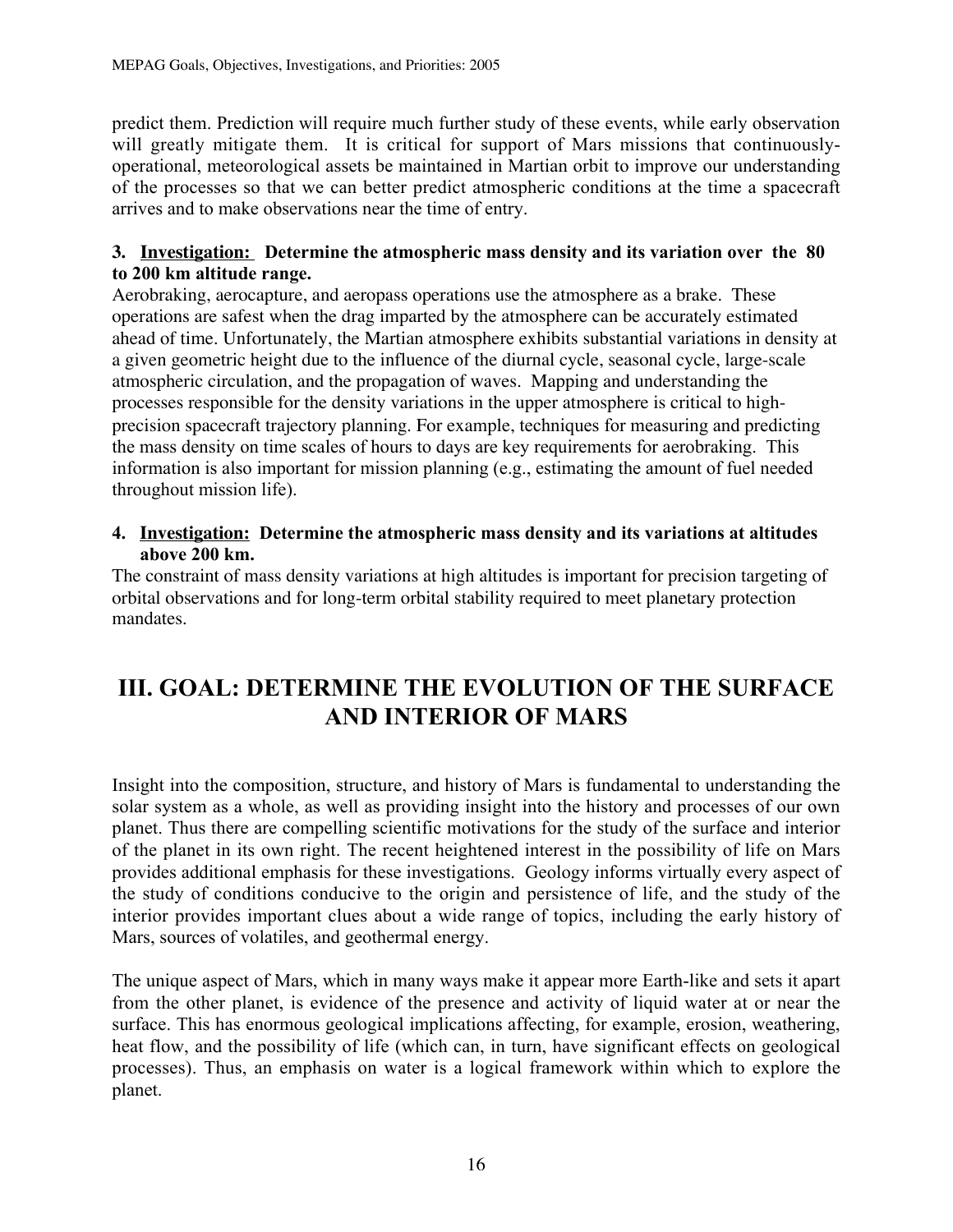#### A. Objective: Determine the nature and evolution of the geologic processes that have created and modified the Martian crust and surface (investigations in priority order)

The Martian surface contains the record of all the processes that shaped it, from initial differentiation to volcanism, to modification by impact, wind, and water. Understanding that record will help us understand the total inventory and role of water on Mars, regions likely to have been habitable to life, the processes involved in surface-atmosphere interactions, and the thermal history of the planet.

#### 1. Investigation: Determine the present state, 3-dimensional distribution, and cycling of water on Mars.

Water is an important geologic material on Mars, influencing most geological processes including the formation of sedimentary, igneous and metamorphic rocks, the weathering of geological materials, and deformation of the lithosphere. Determining the distribution of water on Mars requires global observations using subsurface sounding and remote sensing, coupled with detailed local and regional sounding and measurements.

#### 2. Investigation: Evaluate fluvial, subaqueous, and subaerial sedimentary processes and their evolution and distribution through time, up to and including the present.

Fluvial and lacustrine sediments are likely sites to detect traces of prebiotic compounds and evidence of life. Sediments also record the history of water processes on Mars. Polar layered terrains in particular may preserve a unique record of climate history. Eolian sediments record a combination of globally-averaged and locally-derived fine-grained sediments and weathering products. Understanding sedimentary processes requires knowledge of the age, sequence, lithology, and composition of sedimentary rocks (including chemical deposits, such as those observed at Meridiani); the rates, durations, environmental conditions, and mechanics of weathering, cementation, and transport processes; and the fluvial and lacustrine record preserved in the morphology of the surface and shallow subsurface.

#### 3. Investigation: Calibrate the cratering record and absolute ages for Mars.

The evolution of the surface, interior, and surface of Mars, as well as the possible evolution of life, must be placed in an absolute timescale, which is presently lacking for Mars. Developing this chronology requires determining the absolute ages of geological units of known crater ages.

#### 4. Investigation: Evaluate igneous processes and their evolution through time, including the present.

This investigation includes the broad range of igneous processes including, for example, volcanic outgassing and volatile evolution. In addition to dramatically molding the surface of the planet, volcanic processes are the primary mechanism for release of water and atmospheric gasses that support potential past and present life and human exploration. Sites of present day volcanism, if any, may be prime sites to investigate for life. This investigation requires global imaging, geologic mapping, techniques for distinguishing igneous and sedimentary rocks, evaluation of current activity.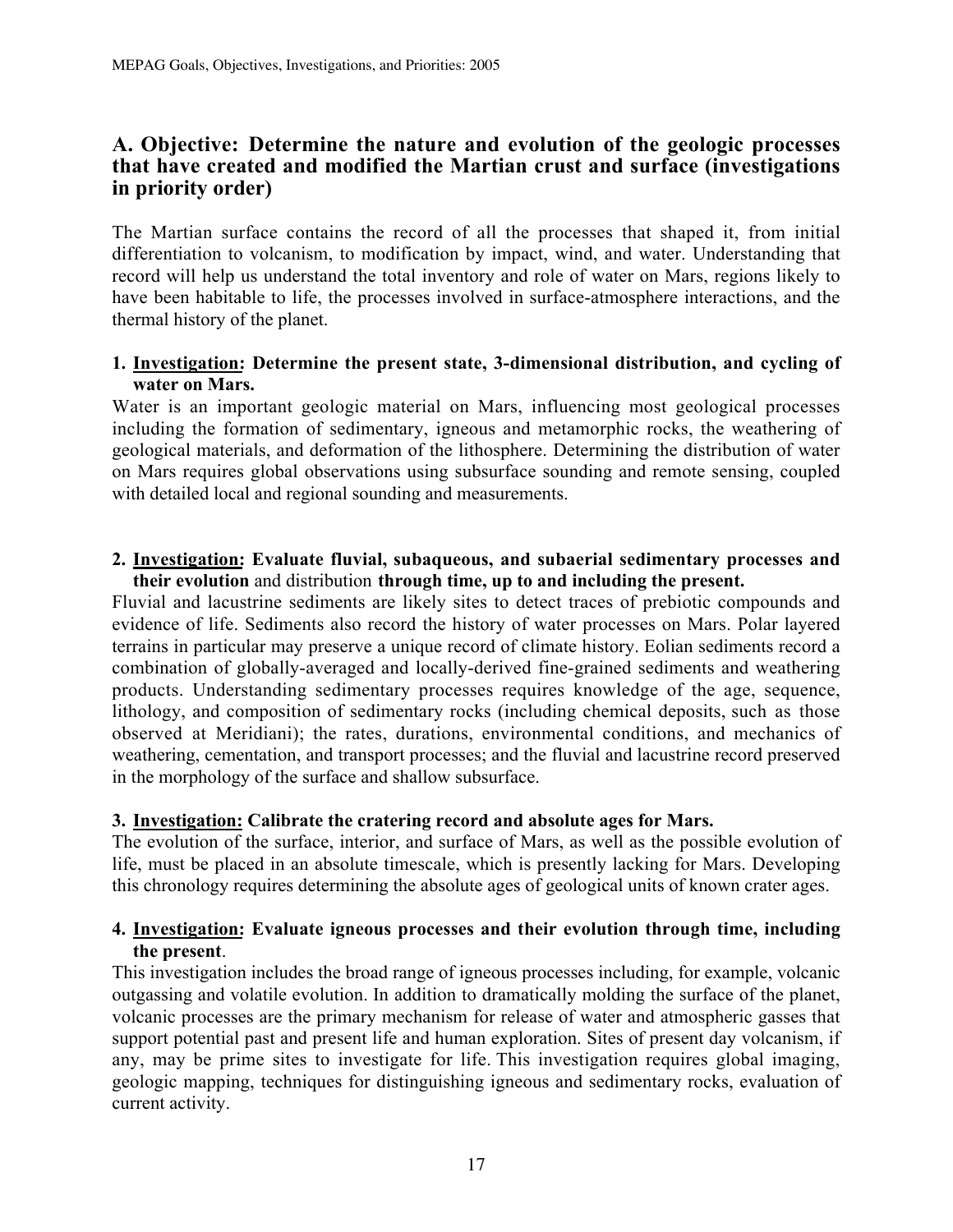#### 5. Investigation: Characterize surface-atmosphere interactions on Mars, including polar, eolian, chemical, weathering, and mass-wasting processes.

The focus of this investigation is on processes that have operated for the last million years as recorded in the upper 1 m to 1 km of Mars. Understanding present geologic, hydrologic, and atmospheric processes is the key to understanding past environments and possible locations for near-surface water. Knowing the morphology, chemistry and mineralogy of both near surface rocks and alteration products is essential for calibrating remote sensing data. This study also has strong implications for resources and hazards for future human exploration. It requires orbital remote sensing of surface and subsurface, and direct measurements of sediments and atmospheric boundary layer processes.

#### 6. Investigation: Determine the large-scale vertical structure and chemical and mineralogical composition of the crust and its regional variations. This includes, for example, the structure and origin of hemispheric dichotomy.

The vertical and global variation of rock properties and composition record formative events in the planet's early history constrain the distribution of subsurface aquifers, and aid interpretation of past igneous and sedimentary processes. Determining these structures requires global and local remote sensing and subsurface sounding, detailed geologic mapping, and determination of mineralogy and composition of surface material.

#### 7. Investigation: Document the tectonic history of the Martian crust, including present activity.

Understanding the tectonic record is crucial for understanding the geologic history as well as the temporal evolution of internal processes. This, in turn, places constraints on release of volatiles from differentiation and volcanic activity and the effect of tectonic structures (faults and fractures in particular) on subsurface hydrology. This investigation requires geologic mapping using global topographic data combined with high-resolution images, magnetic and gravity data, and seismic monitoring.

#### 8. Investigation: Evaluate the distribution and intensity of hydrothermal processes through time, up to and including the present.

Hydrothermal systems are thought to be the connected with the earliest evolution of life on the Earth. Hydrothermal systems may also play an important role in the chemical and isotopic evolution of the atmosphere, and the formation of the Martian regolith. Deposits from hydrothermal systems have the potential to record the history of the biosphere and crustatmosphere interactions throughout Martian history. Assessing hydrothermal processes requires knowledge of the age and duration of the hydrothermal system, the heat source, and the isotopic and trace element chemistry and mineralogy of the materials deposited.

#### 9. Investigation: Determine the processes of regolith formation and subsequent modification, including weathering and diagenetic processes.

The regolith is a filter through which we view most of the Martian surface by remote sensing. In addition, it may provide a valuable record of the history of surface conditions and processes. Understanding regolith formation and modification requires quantitative measurement of mineralogy, chemistry, and physical parameters of the surface and shallow subsurface.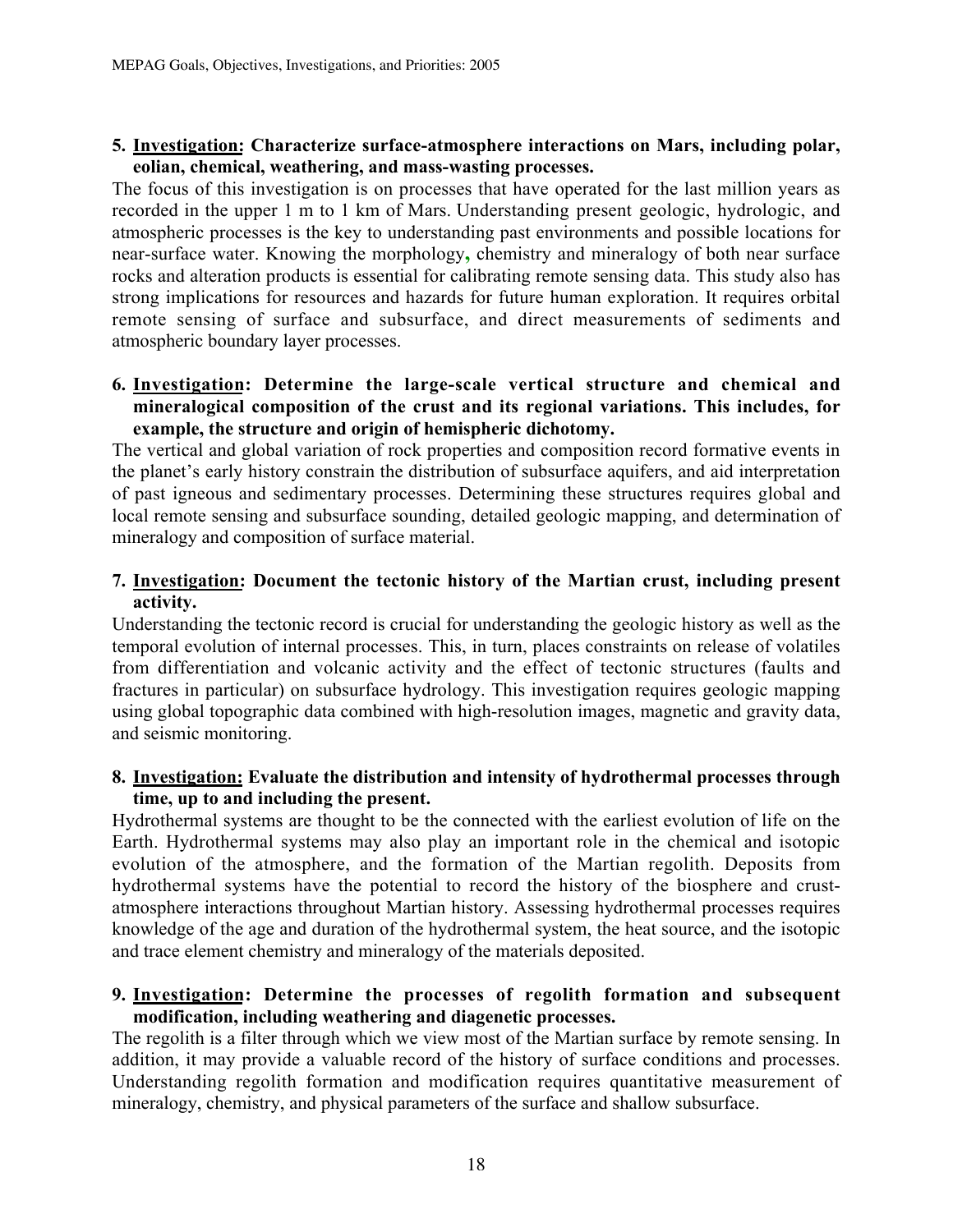#### 10. Investigation: Determine the nature of crustal magnetization and its origin.

The magnetization of the Martian crust is poorly understood, but is intimately related to the igneous, thermal, tectonic and hydrologic history of the crust. Addressing this problem requires high-resolution mapping of the magnetic field and knowledge of the mineralogy and magnetization of the surface.

#### 11. Investigation: Evaluate the effect of impacts on the evolution of the Martian crust.

Impact is arguably the most important of the processes shaping the crust and surface of Mars. A firm understanding of effects of impacts on the structural, topographic and thermal history is a prerequisite for any broad understanding of the Martian crust and surface. Understanding impact effects requires geologic mapping using global topographic data combined with high-resolution images and remote sensing.

#### B. Objective: Characterize the structure, composition, dynamics, and evolution of Mars' interior (investigations in priority order)

Investigating the internal dynamics and structure of Mars contributes to understanding the bulk chemical composition of Mars, the evolution of its crust and mantle, and the origin of its magnetic field and the nature and origin of the minerals that record the field. These are fundamental aspects of Mars that for the basis of comparative planetology.

#### 1. Investigation: Characterize the structure and dynamics of Mars' interior.

Understanding the structure and dynamical processes of the deep interior is fundamental for understanding the origin and evolution of Mars in general, and its surface evolution and the release of water and atmospheric gasses in particular. For example, the thickness of the crust and the size of the core provide strong constraints on the bulk composition of the planet and the manner in which it differentiated. This investigation requires mineralogic, isotopic, seismic, magnetic, gravity and heat flow data bearing directly and indirectly on interior structure and processes.

#### 2. Investigation: Determine the origin and history of the magnetic field.

Evidence that Mars had a magnetic field early in its history has important implications for its formation and early evolution, as well as for the retention of its early atmosphere and for the shielding of the surface from incoming radiation and the possible evolution of life. Requires high-precision, high-resolution global, regional, and local magnetic measurements, as well as mineralogic, isotopic, seismic, gravity and heat flow data bearing on interior structure and processes.

#### 3. Investigation: Determine the chemical and thermal evolution of the planet.

Knowledge of the chemical and thermal evolution places constraints on the composition, quantity, and rate of release of volatiles (water and atmospheric gasses) to the surface. This investigation requires measurements of the internal structure, thermal state, surface composition and mineralogy, and geologic relationships.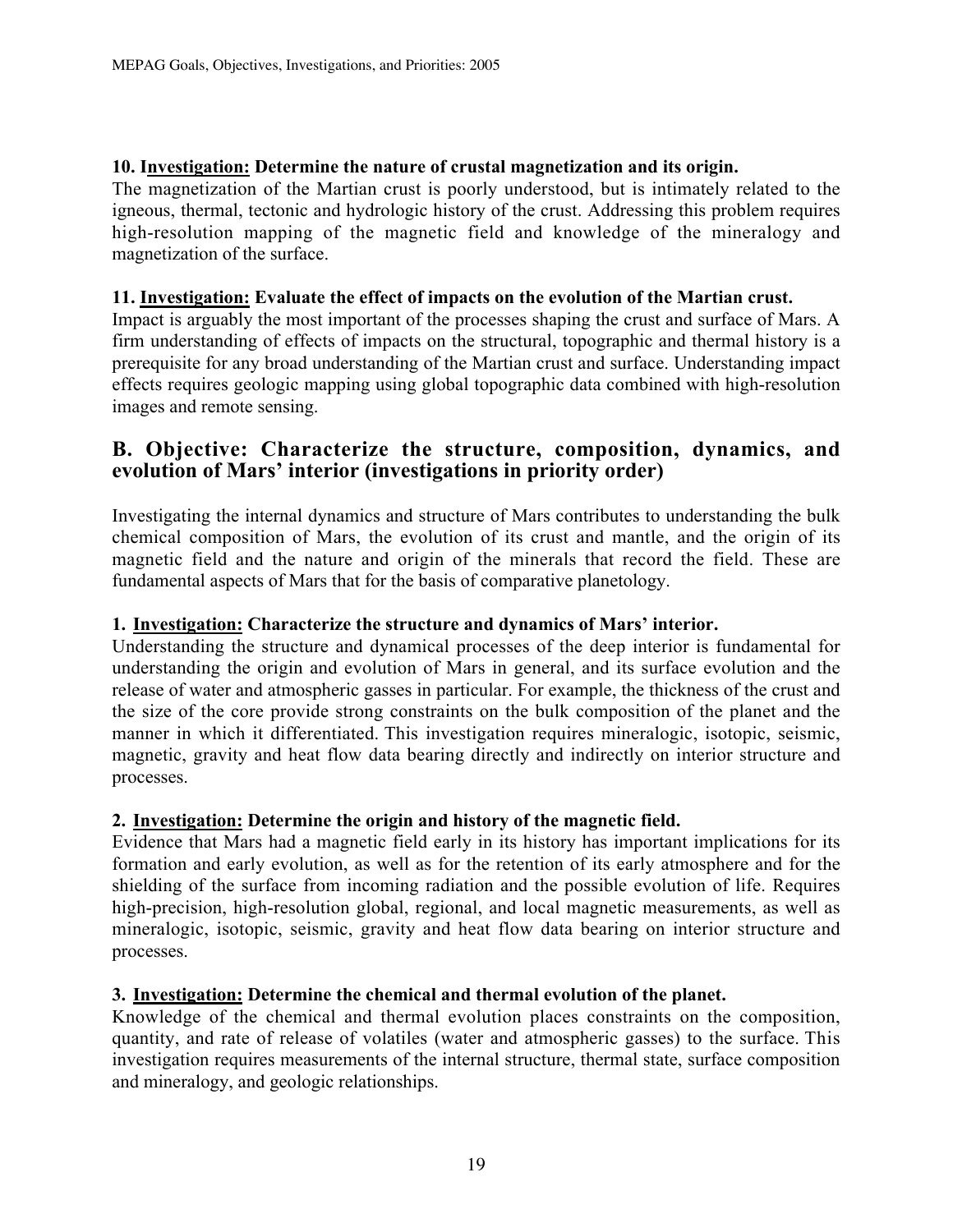#### 4. Investigation: Study the structure, dynamics and composition of Phobos and Deimos as indicators of the formation and early evolution of Mars.

Dynamical arguments suggest that the origin of Phobos and Deimos are intimately connected with that of Mars itself. The dynamics of their orbits may provide constraints on the structure of Mars' interior and their composition may provide further clues to its evolution. This investigation is not aimed at detailed studies of Phobos and Deimos, but rather at using their properties to constrain the composition and evolution of Mars.

# GOAL IV: PREPARE FOR HUMAN EXPLORATION

Robotic missions serve as logical precursors to eventual human exploration of space. In the same way that the Lunar Orbiters, Ranger and Surveyor landers paved the way for the Apollo moon landings, a series of robotic Mars Exploration Program missions is charting the course for future human exploration of Mars. Goal IV of the MEPAG document differs from the previous Goals in that it addresses science and engineering questions specific to increasing the safety, decreasing the cost, and increasing the productivity of human crews on Mars. To address these issues this section describes both the data sets that are to be collected and analyzed (Objective A), and the demonstrations of critical technologies that must be validated in the actual Martian environment (Objective B).

The 2004 National Vision for Space Exploration provides guidance for a broad range of human and robotic missions to the moon, Mars and destinations beyond. Robotic missions serve as one component of a "system of systems", the sum of which work together to accomplish the goals of implementing a safe, sustained, and affordable robotic and human program to explore and extend human presence across the solar system and beyond. One of the Vision's main points is to conduct robotic exploration of Mars to prepare for human exploration, and NASA has adopted a "level zero" requirement to "conduct robotic exploration of Mars to search for evidence of life, to understand the history of the solar system, and to support future human exploration activities." Specifically, robotic precursor missions will be used in part to acquire and analyze data for the purpose of reducing cost and risk of future human exploration missions, to perform technology and flight system demonstrations for the purpose of reducing cost and risk of future human exploration missions, and to deploy infrastructure to support future human exploration activities.

As part of the momentum associated with the 2004 National Vision for Space Exploration, in 2004-2005 MEPAG undertook a major reassessment of the issues associated with preparing for the human exploration of Mars. This work is summarized in the following two documents, which represent analyses of Goal IV Objective A, and Goal IV Objective B, respectively. The logic associated with the investigations and measurements is described in these reports.

Beaty, D.W., Snook, K., Allen, C.C., Eppler, D., Farrell, W.M., Heldmann, J., Metzger, P., Peach, L., Wagner, S.A., and Zeitlin, C., (2005). An Analysis of the Precursor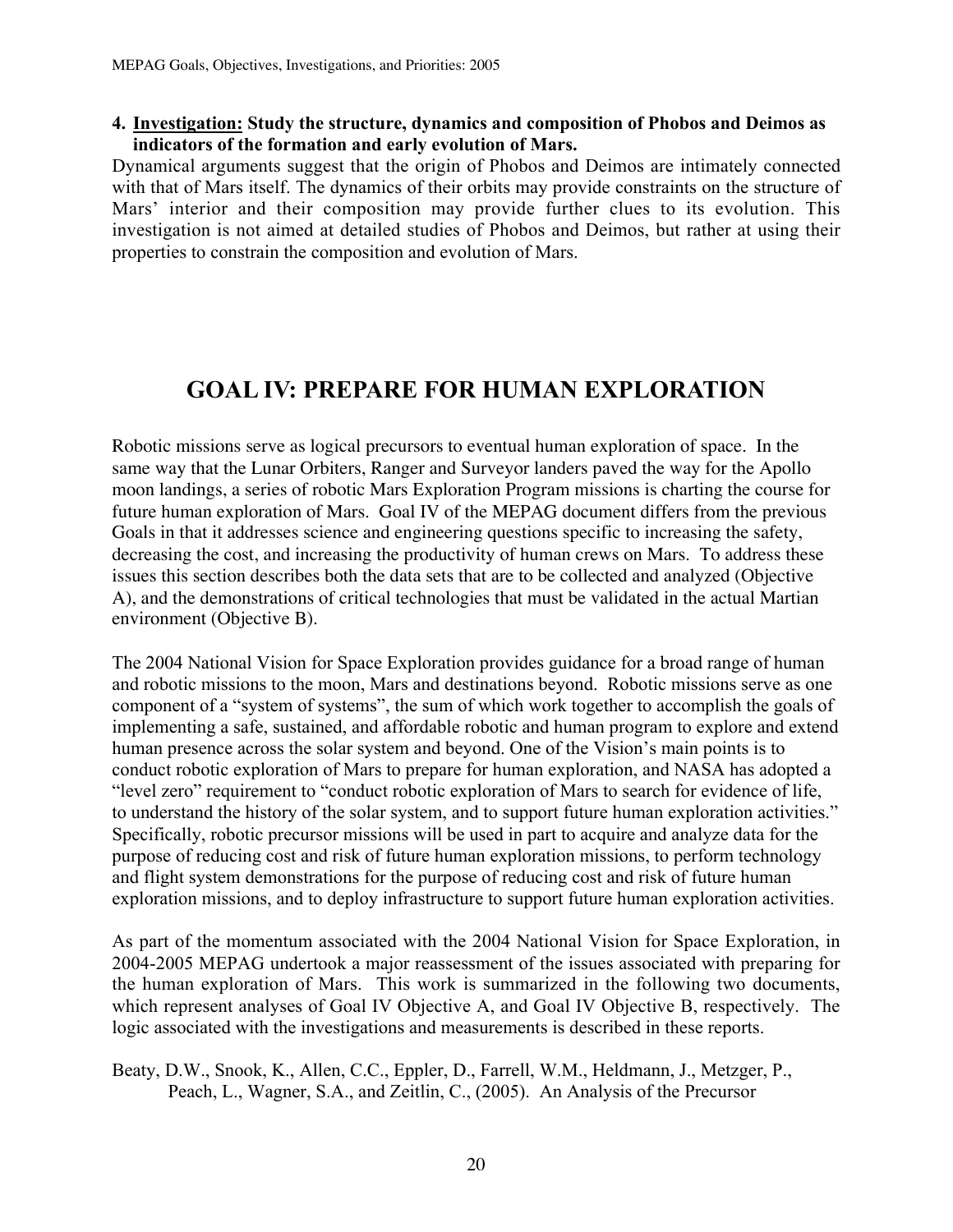Measurements of Mars Needed to Reduce the Risk of the First Human Missions to Mars. Unpublished white paper, 77 p, posted June, 2005 by the Mars Exploration Program Analysis Group (MEPAG) at http://mepag.jpl.nasa.gov/reports/index.html.

Hinners, N.W., Braun, R.D., Joosten, K.B., Kohlhase, C.E., and Powell, R.W., (2005), Report of the MEPAG Mars Human Precursor Science Steering Group Technology Demonstration and Infrastructure Emplacement (TI) Sub-Group, 24 p. document posted July, 2005 by the Mars Exploration Program Analysis Group (MEPAG) at http://mepag.jpl.nasa.gov/reports/index.html.

### Objective A. Obtain knowledge of Mars sufficient to design and implement a human mission with acceptable cost, risk and performance.<sup>4</sup>

#### *Investigations #1A-1D are judged to be of indistinguishable high priority.*

Investigation 1A. Characterize the particulates that could be transported to hardware and infrastructure through the air (including both natural aeolian dust and and other materials that could be raised from the martian regolith by ground operations), and that could affect engineering performance and in situ lifetime. Analytic fidelity sufficient to establish credible engineering simulation labs and/or performance prediction/design codes on Earth is required.

Measurements

a. A complete analysis, consisting of shape and size distribution, mineralogy, electrical and thermal conductivity, triboelectric and photoemission properties, and chemistry (especially chemistry of relevance to predicting corrosion effects), of samples of regolith from a depth as large as might be affected by human surface operations.

*Note #1: For sites where air-borne dust naturally settles, a bulk regolith sample is sufficient—analysis of a separate sample of dust filtered from the atmosphere is desirable, but not required.*

- *Note #2: Obtaining a broad range of measurements on the same sample is considerably more valuable than a few measurements on each of several samples (this naturally lends itself to sample return). Note #3: There is not consensus on adding magnetic properties to the list of measurements.*
- b. Characterize at least one regolith deposit with fidelity sufficient to establish credible engineering simulation labs and/or software codes on Earth to solve engineering problems related to differential settlement of the regolith, and plume/regolith interactions (see Note #4).

#### $\frac{1}{4}$ <sup>4</sup> General Notes:

- − *Prioritization Criteria:*
	- o *Magnitude of effect of precursor information on reduction of risk and/or cost of a human mission to Mars.*
	- o *Perceived degree of viability and cost of available mitigation options.*
	- o *Potential to obtain minimum necessary information in a less expensive way than by flying a mission to Mars.*
- − *Assumptions:*
	- o *The first human mission includes a landed human element.*
	- o *The possibilities of "short-stay" (~30 sols) and "long-stay" (~300 sols) are both under consideration, so the precursor program needs to support both.*

<sup>−</sup> *Except as noted, investigations are listed in priority order. Within each investigation, measurements are listed in priority order.*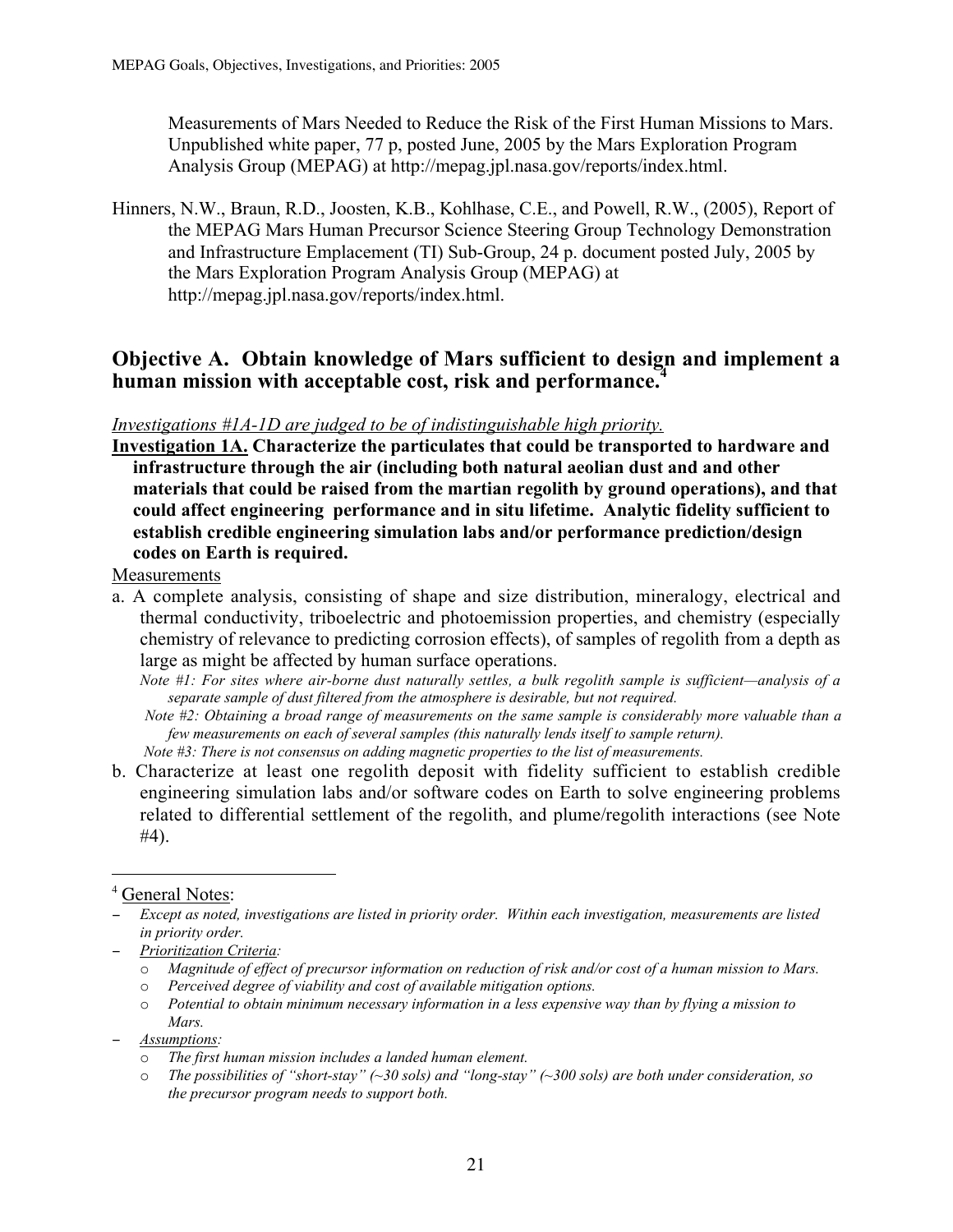- 1. For one site on Mars (see Note #5), measure the following properties of the regolith as a function of depth to 1 meter:
	- (i) Particle shape and size distribution
	- $(ii)$  Ice content and composition to within 5% by mass
	- (iii) Regolith density to within 0.1  $g/cm<sup>3</sup>$
	- (iv) Gas permeability in the range 1 to 300 Darcy with a factor of three accuracy.
	- (v) Presence of significant heterogeneities or subsurface features of layering
	- (vi) An index of shear strength
	- (vii) Flow Rate Index test or other standard flow index measurement
- 2. Repeat the above measurements at a second site in different geologic terrane:
- c. The same measurements as in a) on a sample of air-borne dust collected during a major dust storm.
- d. Subsets of the complete analysis described in a), and measured at different locations on Mars (see Note #2). For individual measurements, priorities are:
	- i. shape and size distribution and mineralogy
	- ii. electrical
	- iii. Chemistry
- *Note #4. Because there is a large engineering lead-time required to solve the geotechnical problems, these data must be obtained early in the precursor program.*
- *Note #5. These measurements should be made in a competent regolith deposit as opposed to loose drift material (cohesionless sand dunes), as landing is expected to attempt to avoid the looser material. Also, if mission planners select high latitude polar deposits for a human landing site, geotechnical data will be required from a representative location of those deposits. Polarity and magnitude of charge on individual dust particles suspended in the atmosphere and concentration of free atmospheric ions with positive and negative polarities. Measurement should be taken during the day in calm conditions representative of nominal EVA excursions.*

#### Investigation 1B. Determine the atmospheric fluid variations from ground to >90 km that affect EDL and TAO including both ambient conditions and dust storms.

Measurements:

- a. Measure v, P, T and r in the upper, middle and lower atmosphere during EDL. Obtain as many profiles at various times and locations as possible (requested for ALL landed missions). Sample rate should be high enough  $(\sim 100 \text{ Hz})$  to quantify turbulent layers. Specific direct or derived measurements include:
	- $-\frac{1}{20}$  Density from 120 km to surface ranging from high altitude values of 10<sup>-9</sup> to near-surface values of  $10^{-1}$  kg/m<sup>3</sup>, dr = 1% of local ambient, rate= 100 Hz
	- − Pressure from 120 km to surface ranging from high altitude values of 10<sup>-7</sup> to near-surface values of 15 mb,  $dP = 1\%$  of local ambient, rate =100 Hz
	- − Temperature 60-300 K, dT = 0.5K, rate= 100 Hz (direct measurement may be slower)
	- − Directional Wind Velocity, 1-50 m/sec, dv = 1 m/s, rate= 100 Hz

Particular emphasis on measurements between 0-20 km to quantify boundary layer wind and turbulence and 30-60 km where vehicle dynamic pressure is large.

- b. Monitor surface/near-surface  $v(z)$ , P,  $T(z)$ , and r as a function of time. Quantify the nature of the surface heating driver and associated boundary layer turbulence at altitudes above station. Data defines the initial conditions for high altitude modeling. Obtain data from as many locations as possible (requested for all landed missions). Surface/near surface packages should measure directly:
	- − Pressure, at surface, 0.005 mb to 15 mb, dP = 2 microb, full diurnal sampling, rate= >10 Hz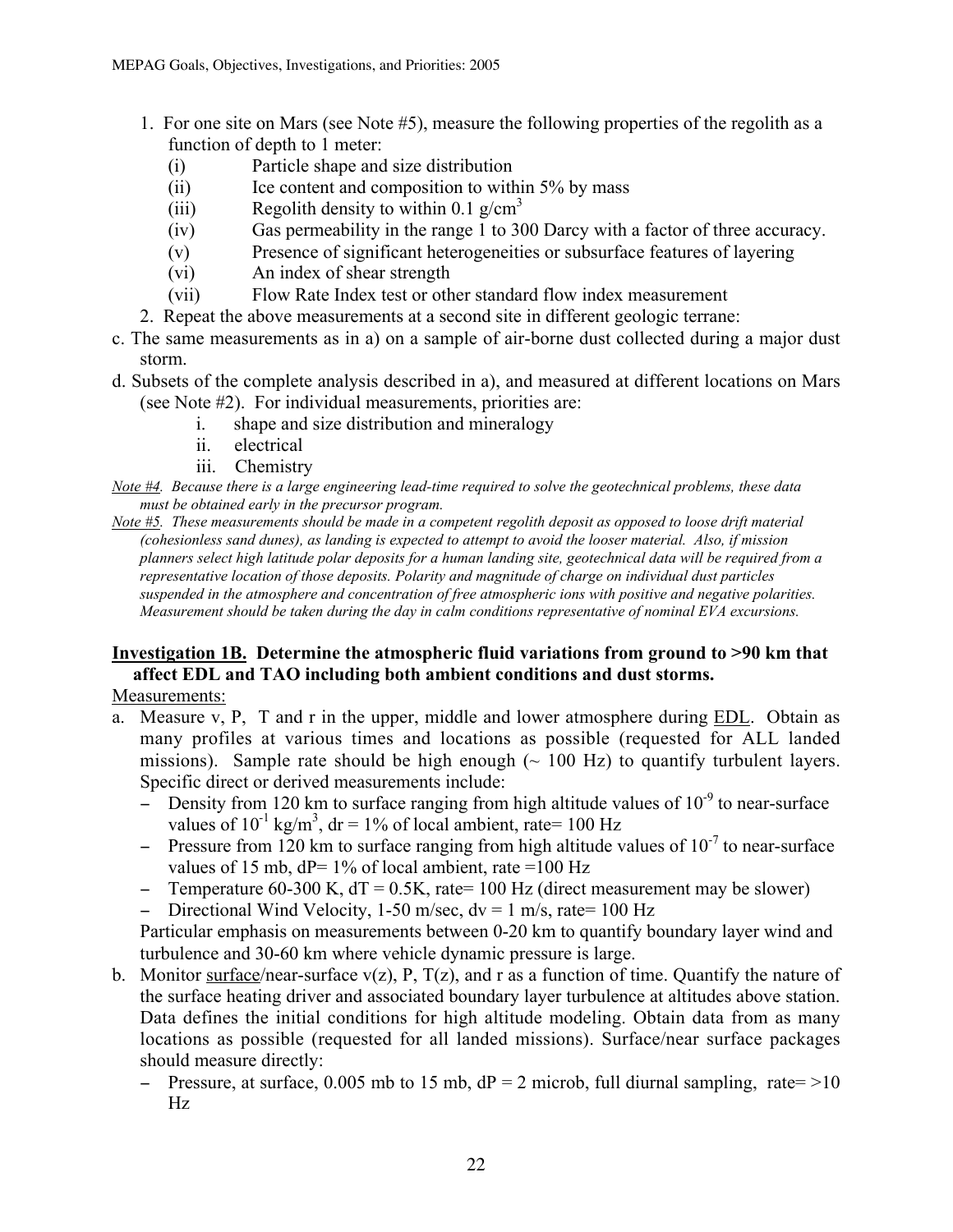- − Velocity, at surface, 0.05-50 m/sec, dv = 0.05 m/s, horizontal and vertical, full diurnal sampling, rate= 10 Hz
- − Air temperature, at surface, 150-300 k, dt = 0.04k, full diurnal sampling, rate= 10 Hz
- − Ground temperature 150-300 k, dt = 1k, full diurnal sampling, rate= 1 Hz
- − Air temperature profile, 0-5km, <1km resolution, 150-300k, dt=2k, full diurnal sampling, rate=1 Hz
- − Velocity profile, 0-5km, <1km resolution, 1-50 m/sec, dv=1 ms/, horizontal and vertical, full diurnal sampling, rate=1 Hz
	- $\degree$  Opacity, visible, depth 0.2-10, dtau = 0.1, once every 10 min
- c. Make long-term (>> 1 martian year) remote sensing observations of the weather (atmospheric state and variations) from orbit, including a direct or derived measurement of:
	- − Aeolian, cloud, and fog event frequency, size, distribution as a function of time, over multi-year baseline.
	- − Vertical temperature profiles from 0-120 km with better than 1 km resolution between 0- 20 km, 1-3 km resolution between 20-60 km, 3 km resolution  $> 60$  km and with global coverage over the course of a sol, all local times *[Development work required for T from surface to 20 km].*
	- − Vertical density/pressure profiles from 0-120 km with better than 1 km resolution between 0-20 km, 1-3 km resolution between 20-60 km, 3 km resolution  $> 60$  km and with global coverage over the course of a sol, all local times *[Development work required for r from surface to 20 km].*
	- − 3-D winds as a function of altitude, from 0-60 km with better than 1 km resolution below 20 km, and 1-3 km resolution between 20-60 km, and with global coverage over the course of a sol, all local times *[Development work required at all altitudes for an independent means to derive V, with special emphasis from surface to 20 km].* Note particular emphasis on measurements between 0-20 km to quantify boundary layer wind and turbulence and 30-60 km where vehicle dynamic pressure is large.
- d. At time of human EDL and TAO, deploy ascent/descent probes into atmosphere to measure P,V, and T just prior to human descent at scales listed in 1Ba.

*Note #6: We have not reached agreement on the minimum number of atmospheric measurements described above, but it would be prudent to instrument all Mars atmospheric flight missions to extract required vehicle design and environment information. Our current understanding of the atmosphere comes primarily from orbital measurements, a small number of surface meteorology stations and a few entry profiles. Each landed mission to Mars has the potential to gather data which will significantly improve our models of the martian atmosphere and its variability. It is thus desired that each opportunity be used to its fullest potential to gather atmospheric data. Reconstructing atmospheric dynamics from tracking data is useful but insufficient. Properly instrumenting entry vehicles is required.*

#### **1C. Determine if each martian site to be visited by humans is free, to within acceptable risk standards, of biohazards which may have adverse effects on humans and other terrestrial species. Sampling into the subsurface for this investigation must extend to the maximum depth to which the human mission may come into contact with uncontained martian material.**

#### Measurements:

a. Determine if extant life is widely present in the martian near-surface regolith, and if the airborne dust is a vector for its transport. If life is present, assess whether it is a biohazard. For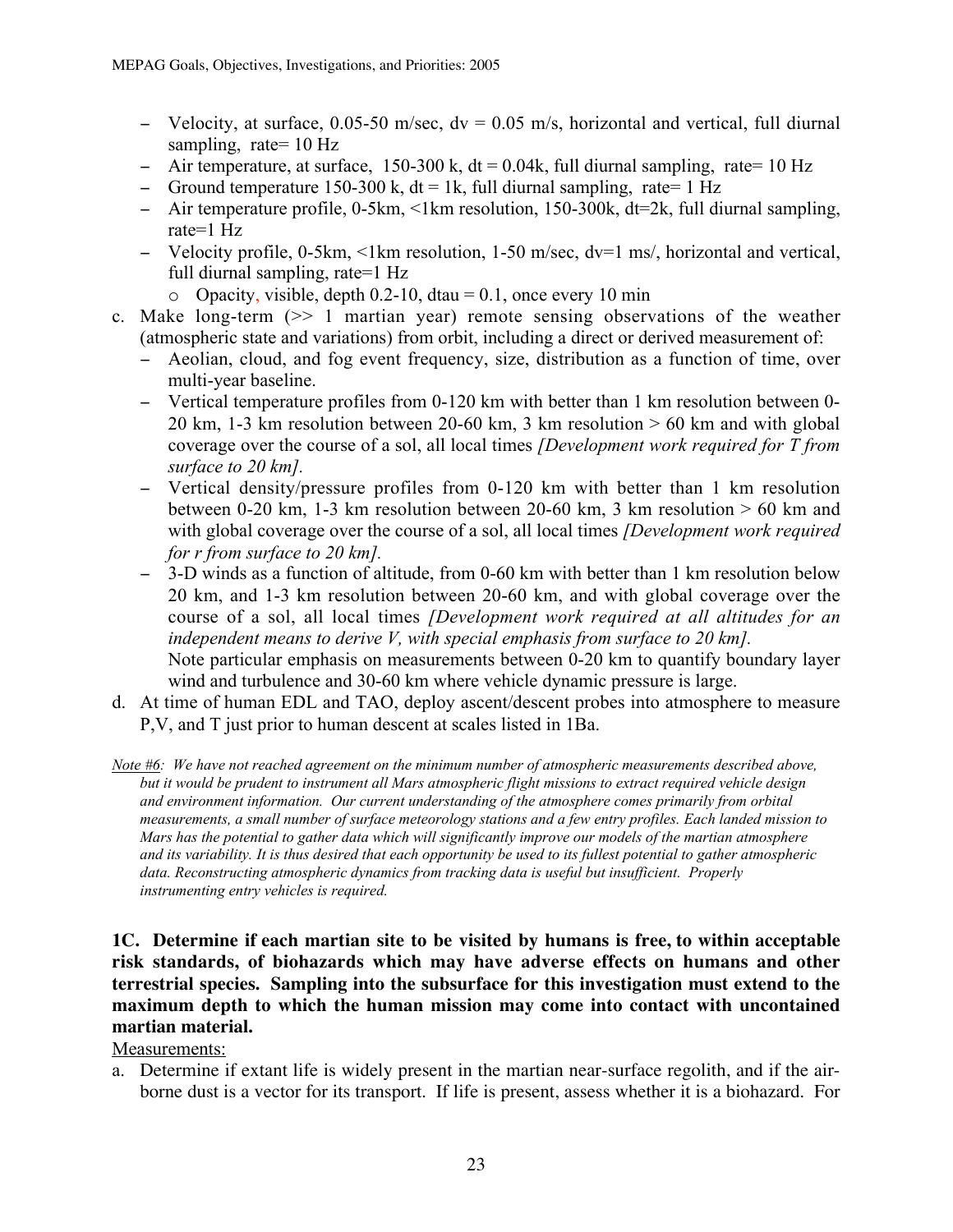both assessments, the required measurements are the tests described in the Draft Test Protocol.

*Note #7: To achieve the necessary confidence, this requires sample return and analyses in terrestrial laboratories. Note #8: The samples can be collected from any site on Mars that is subjected to wind-blown dust.*

*Note #9: At any site where dust from the atmosphere is deposited on the surface, a regolith sample collected from the upper surface is sufficient--it is not necessary to filter dust from the atmosphere.*

- b. At the site of the planned first human landing, conduct biologic assays using in-situ methods, with measurements and instruments designed using the results of the above investigation. All of the geological materials with which the humans and/or the flight elements that will be returning to Earth come into contact need to be sampled and analyzed.
- *Note #10: It is recommended that a decision on whether human landing sites after the first one require a lander with biological screening abilities be deferred until after Measurement a) has been completed.*
- Investigation 1D. Characterize potential sources of water to support ISRU for eventual human missions. At this time it is not known where human exploration of Mars may occur. However, if ISRU is determined to be required for reasons of mission affordability and/or safety, then the following measurements for water with respect to ISRU become necessary (these options cannot be prioritized without applying constraints from mission system engineering, ISRU process engineering, and geological potential):

Measurement Options:

- a. Perform measurements within the top few meters of the regolith in a location within the nearequatorial region (approximately  $\pm 30^{\circ}$ ) that Odyssey indicates is a local maximum in hydrogen content, to determine: (i) concentration of water released upon regolith heating, (ii) composition and concentration of other associated volatiles released with water, and (iii) three-dimensional distribution of measurements i  $\&$  ii within a 100 meter x 100 meter local region. This option would include water contained in hydrous minerals, as adsorbed water, and in any other form it might be present in the regolith. Either unconsolidated or loosely consolidated regolith is a focus of current attention because of the need to minimize mining engineering, but outcrops of rock containing hydrous minerals may also be a valuable possibility if they are sufficiently friable.
- b. Perform measurements to (i) identify and determine the depth, thickness, and concentration of water in subsurface ice deposits to a few meters depth at approximately 40° to 55° latitude, (ii) determine the demarcation profile/latitude where near-surface subsurface ice formation does and does not occur.
- c. Perform measurements in the polar region (70º to 90º) to determine the depth, thickness, and concentration of near-surface water/ice.
- d. Measurements for water at other locations and depths are not precluded but require further scientific measurements and/or analysis to warrant consideration. This option would specifically include accessing a deep aquifer.

#### *The following investigations are listed in descending priority order.*

#### Investigation 2. Determine the possible toxic effects of martian dust on humans. Measurements:

a. For at least one site, assay for chemicals with known toxic effect on humans. Of particular importance are oxidizing species such as CrVI. (May require MSR).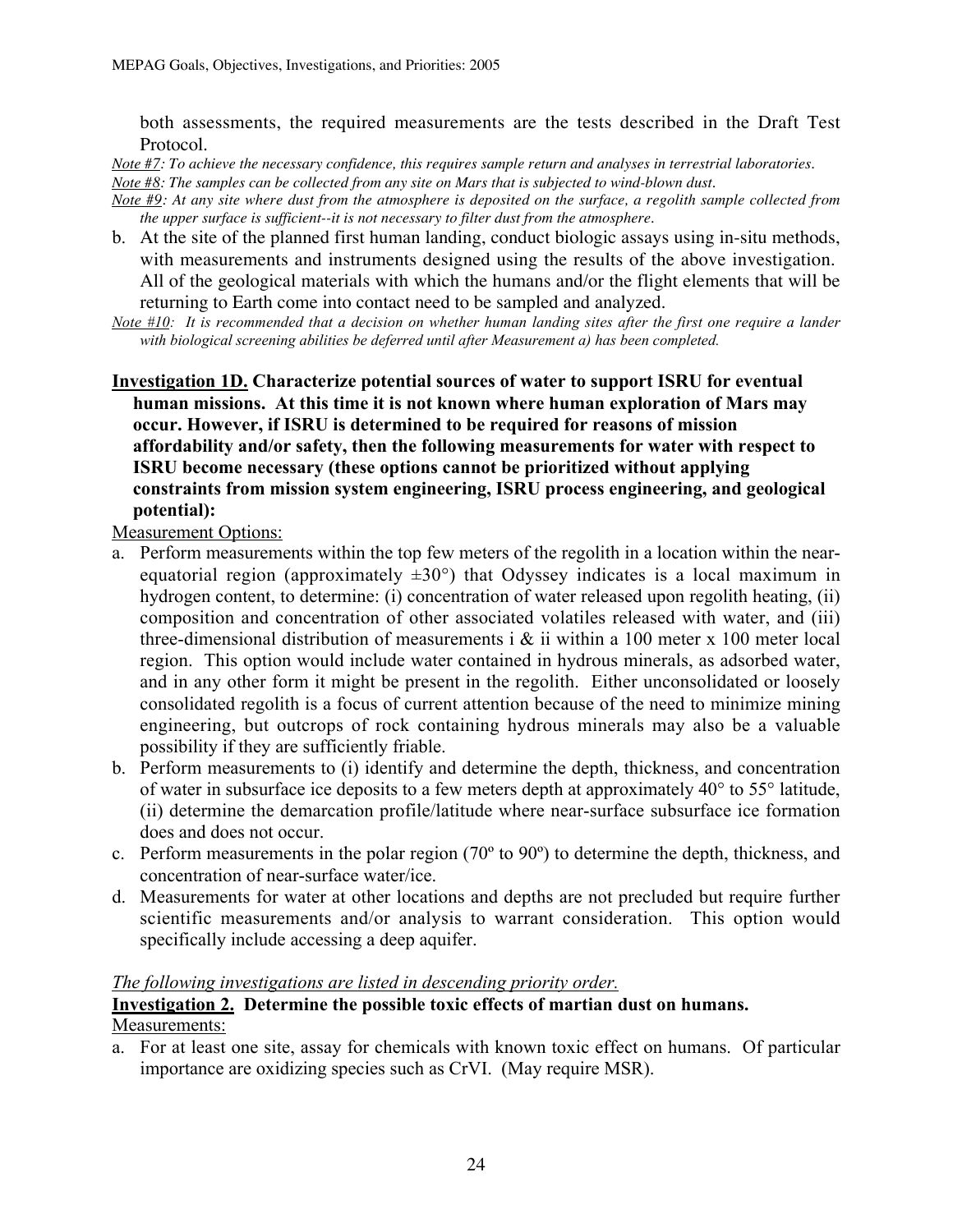- b. Fully characterize soluble ion distributions, reactions that occur upon humidification and released volatiles from a surface sample and sample of regolith from a depth as large as might be affected by human surface operations.
- c. Analyze the shapes of martian dust grains sufficient to assess their possible impact on human soft tissue (especially eyes and lungs).
- d. Determine if martian regolith elicits a toxic response in an animal species which is a surrogate for humans.

#### Investigation 3. Assess atmospheric electricity conditions that may affect TAO and human occupation.

#### Measurements:

- a. Basic measurements:
	- i. DC E-fields  $0-80 \text{ kV/m}$ ,  $dV=1 \text{ V}$ , bandwidth 0-10 Hz, rate = 20 Hz
	- ii. AC E-fields 10 uV/m 10 V/m, Frequency Coverage 10 Hz-200 MHz, rate = 20 Hz, with time domain sampling capability
	- iii. Atmospheric Conductivity  $10^{-15}$  to  $10^{-10}$  S/m, ds= 10% of local ambient value
	- iv. Ground Conductivity  $> 10^{-13}$  S/m, ds= 10% of local ambient value
	- v. Grain charge  $>10^{-17}$  C
	- vi. Grain radius 1-100 um
- b. Combine with surface meteorological package to correlate electric forces and their causative meteorological source > 1 martian year, both in dust devils and large dust storms. Combine requirements for 1Bb with 3a above.

#### Investigation 4. Determine the processes by which terrestrial microbial life, or its remains, is dispersed and/or destroyed on Mars (including within ISRU-related water deposits), the rates and scale of these processes, and the potential impact on future scientific investigations.

Measurements:

- a. Determine the rate of destruction of organic material by the martian surface environment.
- b. Determine the mechanisms and rates of martian surface aeolian processes which disperse organic contaminants.
- c. Determine the adhesion characteristics of organic contaminants on landed mission elements, and the conditions and rates under which these contaminants are transferred to the martian environment.
- d. Determine the mechanisms to transport surface organic contaminants into the martian subsurface, and in particular, into a martian aquifer.
- e. Determine if terrestrial microbial life can survive and reproduce on the martian surface.

#### Investigation 5. Characterize in detail the ionizing radiation environment at the martian surface, distinguishing contributions from the energetic charged particles that penetrate the atmosphere, secondary neutrons produced in the atmosphere, and secondary charged particles and neutrons produced in the regolith.

#### Measurements:

a. Measurement of charged particles with directionality. Identify particles by species and energy, from protons to iron nuclei in the energy range 20-1000 MeV/nuc.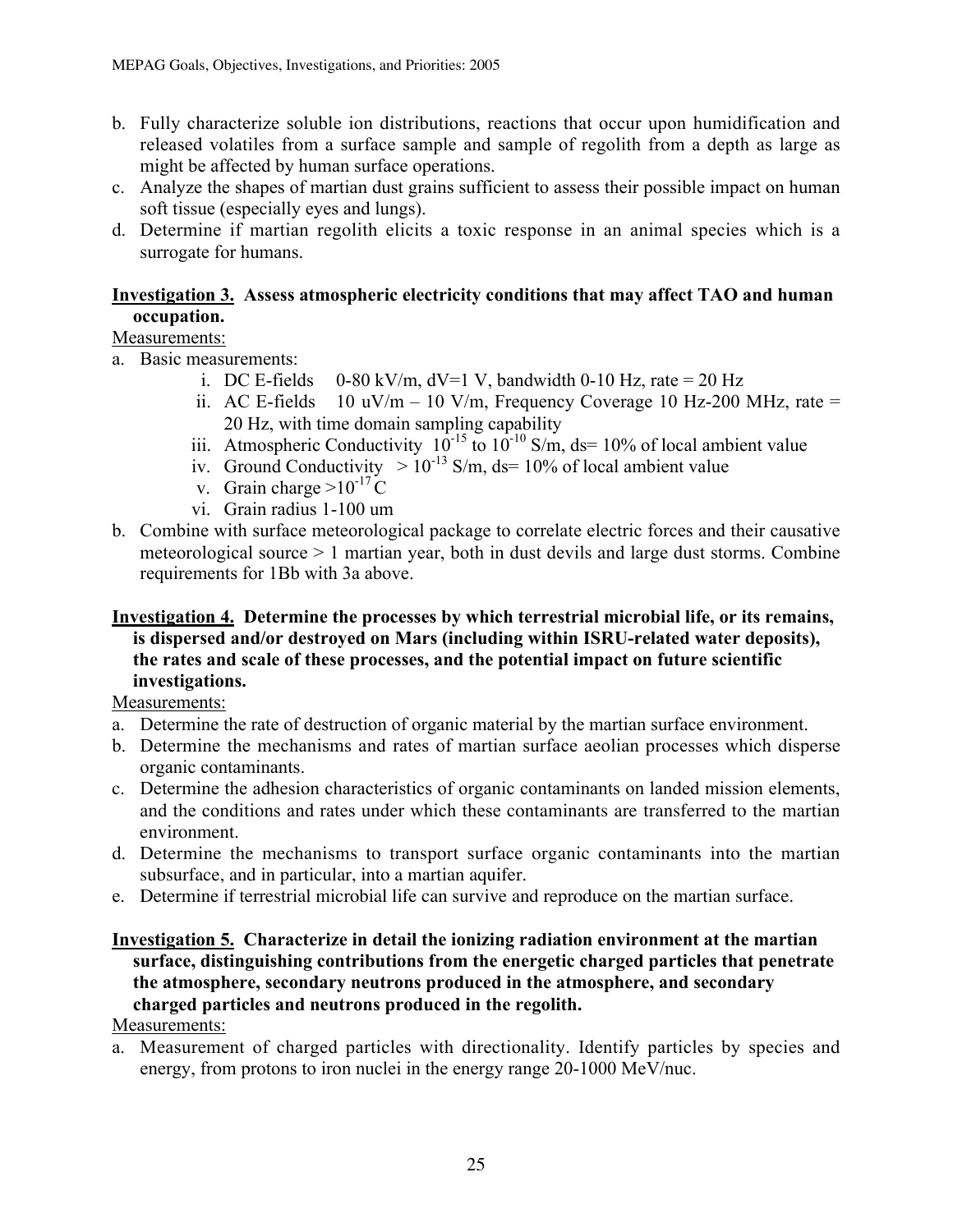- b. Measurement of neutrons with directionality. Energy range from 1 keV (or lower) to 100 MeV (or higher).
- c. Simultaneous with surface measurements, a detector should be placed in orbit to measure energy spectra in Solar Energetic Particle events.

#### Investigation 6. Determine traction/cohesion in martian regolith (with emphasis on trafficability hazards, such as dust pockets and dunes) throughout planned landing sites; where possible, feed findings into surface asset design requirements.

Measurements:

- a. Determine vertical variation in in-situ regolith density within the upper 30 cm for rocky areas, on dust dunes, and in dust pockets to within 0.1 g cm-3.
- b. Determine variation in in-situ internal angle of friction of regolith for dust dunes and dust pockets to within 1 degree.
- c. Determine regolith cohesion for rocky areas, dust dunes and in dust pockets to within 0.1 kN m-2.
- d. Precision imaging to Mars Reconnaissance Orbiter High Resolution Imaging Science Experiment (MRO HiRISE) standards (30 cm/pxl) for selected potential landing sites

For basic design of mobility systems, the following measurements are needed (not just at the dust pockets and dunes, but also on the consolidated regolith surfaces where we may do most of the driving): (i) rolling resistance (the torque that regolith applies to a rolling wheel while driving), (ii) traction test (torque required to spin a wheel while the rover is held stationary), and (iii) shape/size of the resulting wheel ruts while driving normally. Note #1: These three things will probably be measured routinely on all Mars rovers. Note #2: ISRU excavation could require hauling larger loads (regolith/ice payload) than what we have ever hauled in the past. Therefore they will need these data to properly design wheels and chases (e.g., rover and large structure mobility systems), avoiding energy-wasteful designs or risk of getting bogged down.

#### Investigation 7. Determine the meteorological properties of dust storms at ground level that affect human occupation and EVA.

Measurements:

- a. P, V, T, n, and dust density (opacity) as a function of time at the surface, for at least a Martian year, to obtain an understanding of the possible meteorological hazards inside dust storms. Surface Package measure directly:
	- i. Same as requirement for 1Bb with added
	- ii. Dust size 1-100 um
	- iii. Dust density 2-2000 grains/cc
- b. Orbiting weather station: optical and IR measurements to monitor the dust storm frequency, size and occurrence over a year, & measure terrain roughness and thermal inertia. Climate sounder would enable middle atmosphere temperature measurements. In situ density or spacecraft drag sensors could monitor the dust storm atmosphere inflation at high altitudes. Same as requirement 1Bc.

|  |  |  | Table 1. Summary of Location Considerations for high-priority human Precursor Investigations. |  |
|--|--|--|-----------------------------------------------------------------------------------------------|--|
|  |  |  |                                                                                               |  |

| Investigation | Carry   | Measurements         | Measurements   Precursor |               |
|---------------|---------|----------------------|--------------------------|---------------|
|               |         | out once   needed at | needed over              | measurement   |
|               | at Mars | multiple sites       | time                     | needed at the |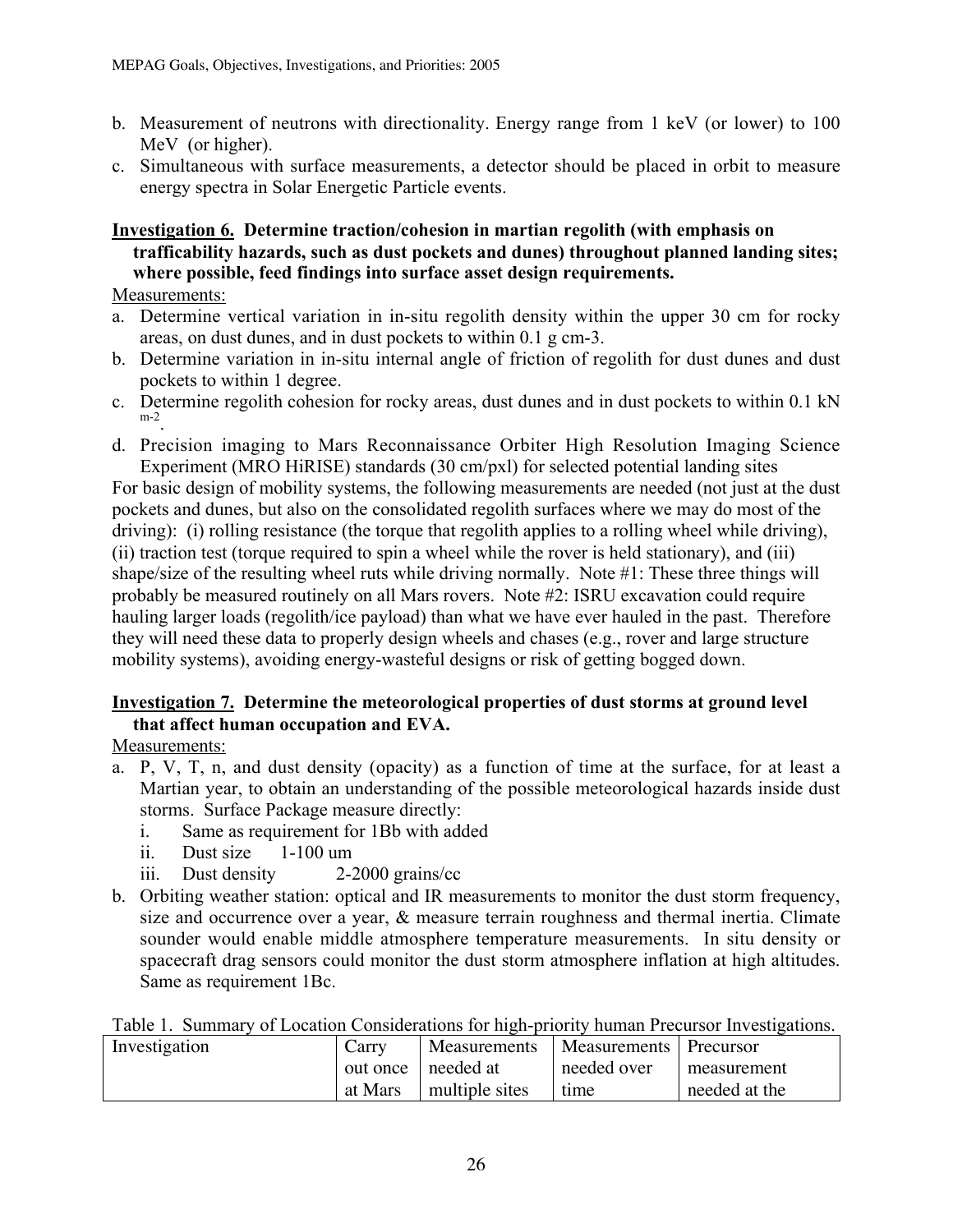|                                          |                  |                          |                  | human landing site       |
|------------------------------------------|------------------|--------------------------|------------------|--------------------------|
| 1Aa-b. Basic dust/regolith<br>properties | X                | $\boldsymbol{v}$         |                  |                          |
| 1Ac. Airborne dust in dust<br>storms     | X                |                          |                  |                          |
| 1B. Atmospheric variations               |                  | X                        | $\boldsymbol{X}$ |                          |
| 1Ca. Biohazard--dust                     | $\boldsymbol{X}$ |                          |                  |                          |
| 1Cb. Biohazard-site spec.                |                  |                          |                  | $\boldsymbol{X}$         |
| 1D. Water for ISRU                       |                  | X                        |                  | X                        |
| 2. Toxicology of dust                    | $\boldsymbol{X}$ |                          |                  |                          |
| 3. Atmospheric electricity               |                  | X                        | $\boldsymbol{X}$ |                          |
| 4. Forward PP                            | $\boldsymbol{X}$ |                          | X                | $\overline{\mathcal{L}}$ |
| 5. Ionizing radiation                    | $\boldsymbol{X}$ |                          | X                |                          |
| 6. Terrain trafficability                | X                | $\overline{\mathcal{E}}$ |                  | $\overline{\cdot}$       |
| 7. Dust storms                           | X                |                          | $\boldsymbol{X}$ |                          |

## **Objective B. Conduct risk and/or cost reduction technology and infrastructure demonstrations in transit to, at, or on the surface of Mars.**

Technology validation on Mars flight missions and infrastructure emplacements are needed to reduce the risk and associated uncertainty inherent in new, unproven technologies and to reduce the cost of human Mars exploration. These demonstrations were chosen for Mars robotic flight missions based upon: (a) their high degree of interaction with the Mars environment, (b) their anticipated large leverage on human Mars mission architecture feasibility, and (c) uncertainty of whether Earth, Earth-orbit or lunar testing would supply sufficient data to reduce risk and cost, or increase performance of these systems.

#### Prioritization Criteria

The following criteria were used, assuming a series of robotic flight missions preceding the first human mission, to establish the priority of importance, when the validation should be done and whether or not the validation must be done on a Mars mission: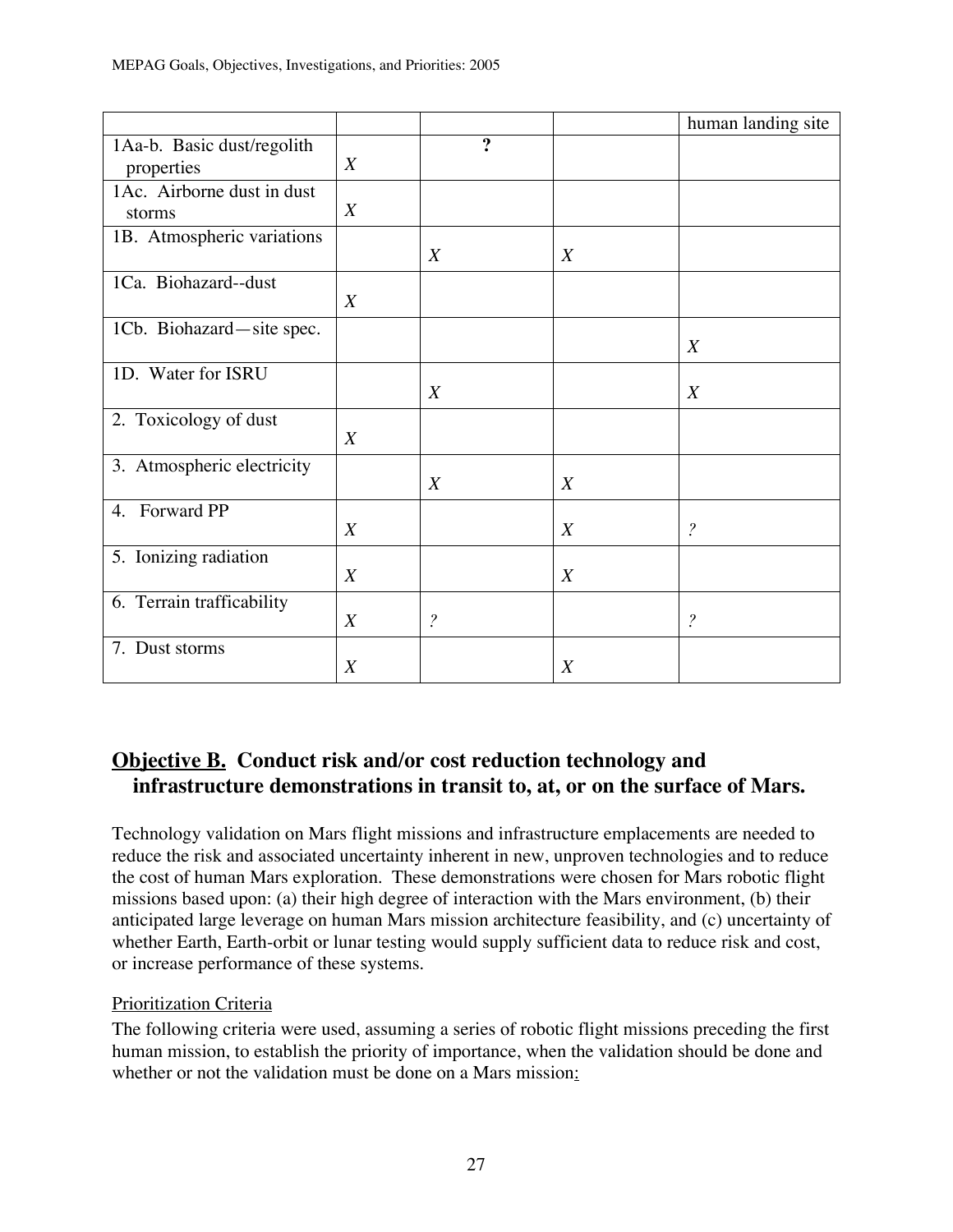- 1. Priority: The anticipated magnitude of the risk and/or cost reduction of human missions to Mars.
- 2. Timing: The likely timing of the technology flight mission needed relative to the first human mission:
	- Early: to influence architecture decisions (14 to 20 years prior)
	- Mid: to influence mission and flight system design decisions (8 to 12 years prior)
	- Late: to influence operability decisions (4 to 6 years prior)
- 3. Venue: Some technology validations can be accomplished less expensively and more comprehensively on other than Mars missions. Required technologies were therefore grouped according to whether they can best be performed (in decreasing order of cost) :
	- a, At or in transit to/from Mars
	- b. On the Moon
	- c. In Earth orbit
	- d. On Earth

Only those technology and infrastructure items requiring demonstration at Mars, 3a, are listed below as candidates for Mars human precursor missions. Those not requiring development and demonstration on Mars missions, 3b,c and d, are prioritized and described in the associated white paper. Additionally, a set of suggested near-term systems studies has been defined which will, when completed, enable refined definition and prioritization.

The following is a prioritized grouping 1 through 3; there is no sub-prioritization within the groups.

#### T/I Demonstration 1A. Conduct a series of three aerocapture flight demonstrations:

- 1. 70 deg sphere cone shape (robotic scale) to demonstrate aerocapture at Mars (Early).
- 2. New entry vehicle configuration suitable for human exploration (robotic scale) aerocapture at Mars (Mid).
- 3. New entry vehicle configuration suitable for human exploration (larger scale, end-to-end mission sequence) aerocapture at Mars (Late).

A primary challenge of flight missions to Mars is decelerating the incoming spacecraft. There are four primary options:

- 1. Chemical propulsion
- 2. Aerobraking
- 3. Direct entry
- 4. Aerocapture

Given the expected mass of human missions, the required mass of propellant to use Option #1 is large—this could lead to severe cost and operational problems. Aerobraking (Option #2) is the approach in which multiple orbits are used, extending over months, to gradually lower the apoapsis as was done on MGS and Odyssey The disadvantage of using this for human missions is that it takes considerable time, which is likely to be incompatible with other constraints on the human mission. Direct entry (Option #3), as used by Pathfinder and MER, is at the extreme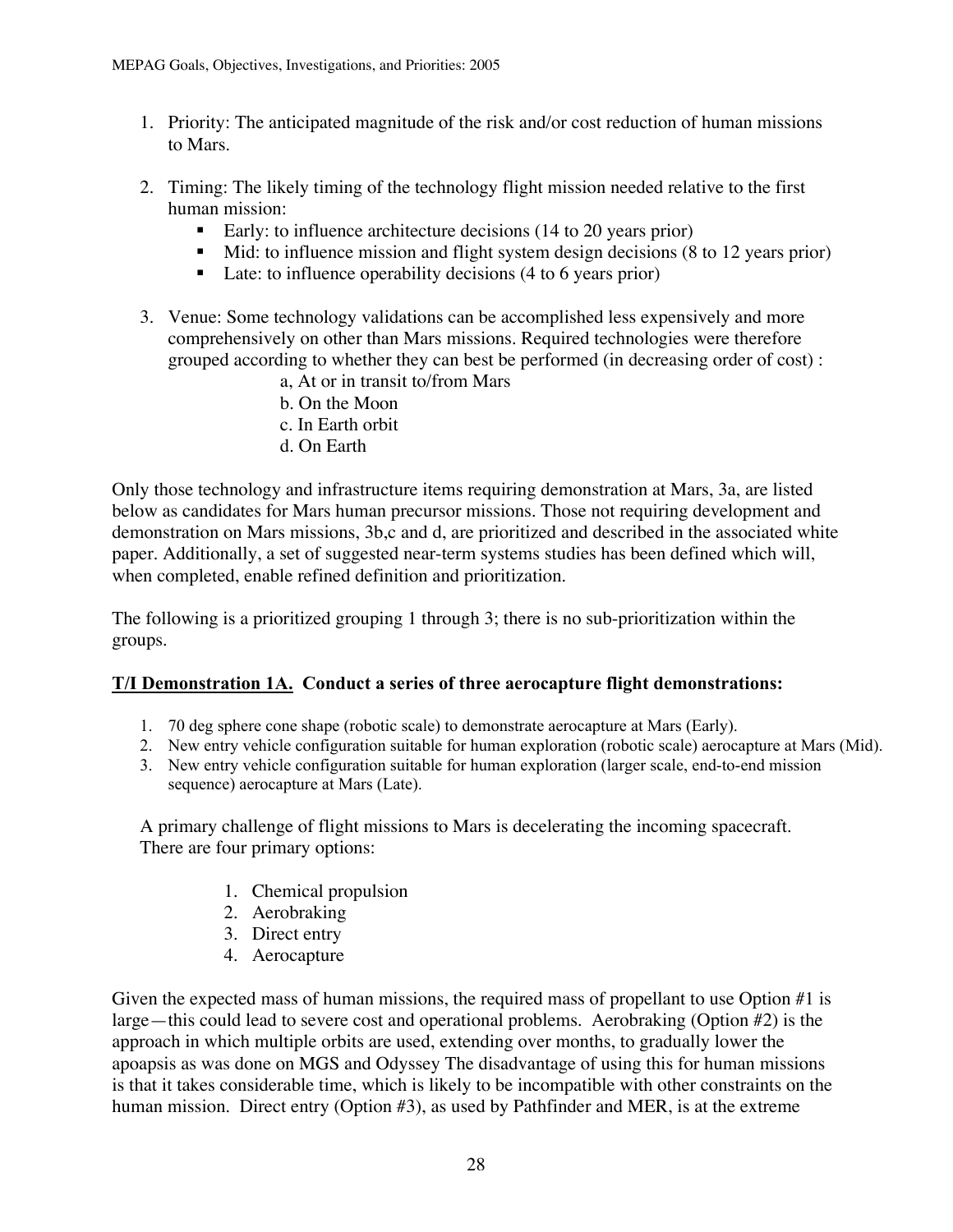variation of aeroassist in which entry capsules are decelerated to the point of parachute deployment. However, the "g" forces involved in direct entry are excessive relative to human tolerance. Aerocapture (Option #4) is an intermediate form of aeroassist in which the vehicle is captured into low Mars orbit on the first atmospheric pass. Aerocapture requires accurate navigation, attitude control, and an effective aeroshape design. It is thought that it will take three flight missions to develop this technology to a level of confidence that one would be prepared to use it on a human mission.

#### T/I Demonstration 1B. Conduct a series of three in-situ resource utilization technology demonstrations:

(1) ISRU Atmospheric Processing (Early)

1. Demonstrate acquisition and separation of atmospheric resources for life support & propulsion/fuel cell power systems. Demonstrate production and storage of critical mission consumables (oxygen, fuel, life support gases, etc.).

- 2. Preliminary Experiment Requirements: Mass <25 kg; Power <50 W; Production rate
- $>$  20 gm/day O2 or O2/fuel;
- 3. Duration  $> 30$  sols
- (2) ISRU Regolith-Water Processing (Early)

1. Perform excavation of Mars regolith down to 2 meters, and demonstrate regolith handling and transport capabilities to regolith processing unit. Perform in-situ measurements to support design of robotic and human scale excavation systems. Perform regolith processing to extract and separate water from the regolith in multiple batches to obtain TBD ml of water. Perform in-situ measurements of the water & volatiles released during processing. Perform processing on the water to produce oxygen, hydrogen, and methane.

2. Requirement for mobility is dependant on results from '07 Phoenix and '09 MSL missions

3. Preliminary Experiment Requirements: Mass <30 kg; Power <50 W; Production rate

- > 10 cm3/day of water;
- 4. Duration > 15 sols

#### (3) ISRU Human-Scale Application Dress Rehearsal (Late)

1. The primary purpose of this demonstration is to "buy down" risk by operating a complete end-to-end ISRU system (1/20 scale, duration 80 sols) culminating in a significant application such as operation of a Mars Hopper. An additional goal is to make a first attempt to gather and utilize regolith for construction purposes, e.g., radiation shielding, at a small scale. This will be closely coupled to excavation, material transport, and beneficiation techniques derived from Regolith-Water Processing demonstration. 2. Perform in conjunction with other human mission subsystems if possible, e.g.,. RTG power system, fuel cell power system, oxygen/methane propulsion, landing hazard avoidance.

3. Preliminary Requirements: 0.25 to 0.05 kg of O2-fuel/hr, Power 200 to 400 W, Duration 80 sols min.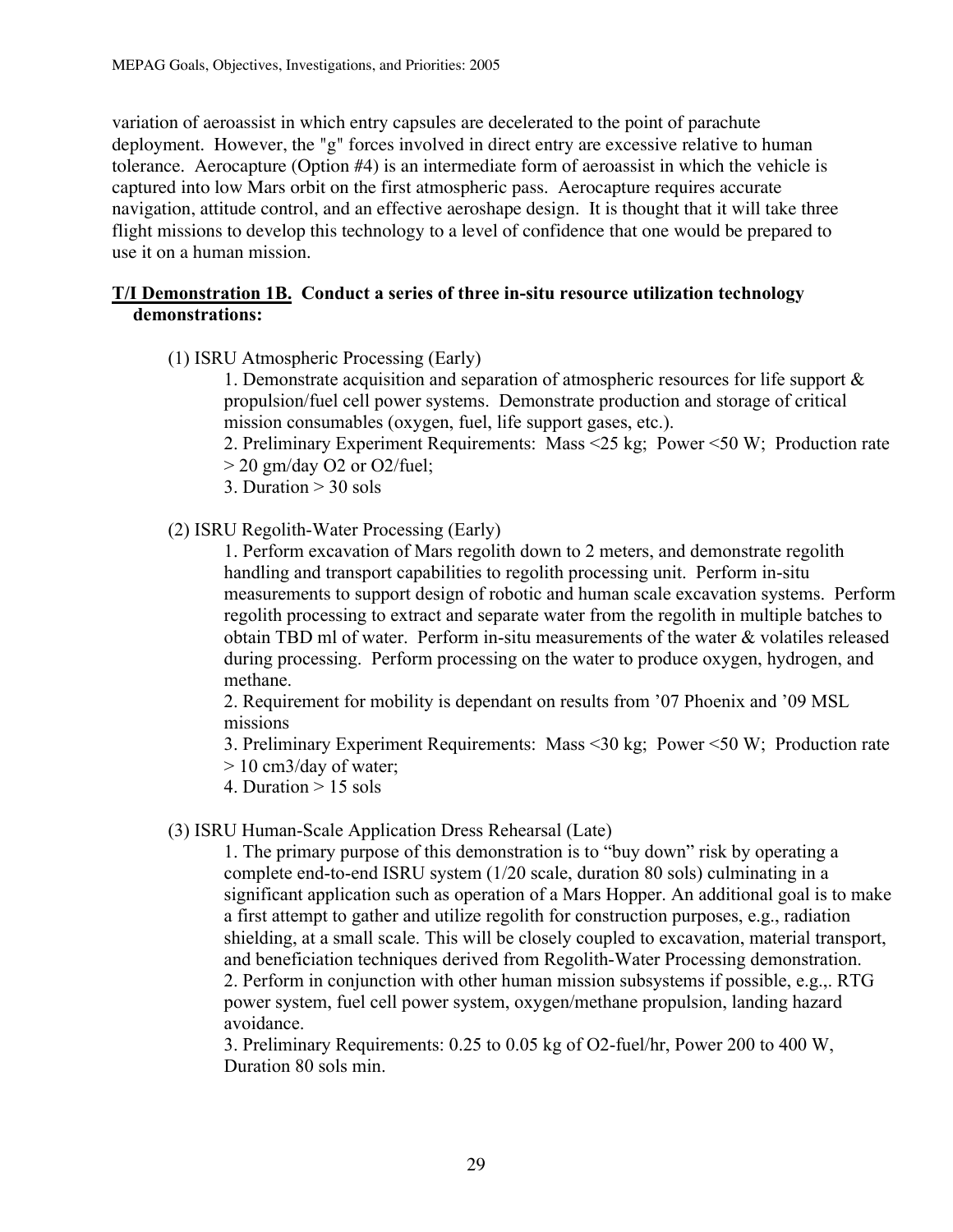It is not yet known when, if at all, ISRU will be a part of human missions to Mars. However, *if ISRU is to be fully assessed,* the demonstrations are considered to be required, e.g., they are necessary to reach a decision to proceed or not with ISRU, and constitute yes/no gates. These demonstrations would need to be carried out in parallel with Goal IVA Investigation #1D, which relates to discovery and characterization of the associated martian resource deposits.

Currently there are no criteria for where human exploration will occur on Mars. If ISRU is a potentially enabling factor in affordability or safety, then resource location and feasibility will be a driver in site selection. Alternatively, if a negative decision regarding ISRU were to be made on the basis of relative cost or risk alternatives, then these demonstrations become moot.

In addition to the exploration-related questions in IVA-1D, the practicalities of implementing ISRU are serially dependent upon two fundamental factors: 1). Is the potential resource "economically" accessible, meaning can enough be procured at acceptable cost, to more than offset the cost of bringing it from Earth? 2). Can sufficient supplies of the end-product be produced, stored and transferred with low risk? The most obvious uses of in situ resources are those that focus on obtaining resources which, if they have to be launched from Earth, are large mass, thus cost, drivers. Typically water, oxygen and fuels are leading candidates for ISRU. Water has immediate use as such for crew life support and hygiene. It also serves as a source for hydrogen and oxygen. The atmosphere of Mars contains carbon dioxide, traces of water vapor, and inert gases (useful for diluting atmospheric oxygen). The carbon dioxide can be a source of oxygen and can be reacted with hydrogen to make fuel.

#### T/I Demonstration 1C. Demonstrate an end-to-end system for soft, pinpoint Mars landing with 10m to 100m accuracy using systems characteristics that are representative of Mars human exploration systems. (Mid)

Pinpoint landing systems for human exploration vehicles are required for two reasons. First, safety and risk mitigation. It is likely that pre-positioned supplies and emergency abort systems will be located on Mars prior to arrival of humans. Landing near such assets increases the liklihood of successfully accessing such in an emergency and enhances mission efficiency in non-emergency situations. Second, it is likely that a site selected for human exploration will be selected because there is a specific science objective to be accomplished. Such could be sufficiently localized that landing in proximity increases the probability of successful science accomplishment.

#### T/I Demonstration 2A. Demonstrate continuous and redundant in-situ communications/navigation infrastructure (Early). Deploy in full-up Precursor Test Mission (Late).

Mission safety and effectiveness will require the development of high band-width continuous and redundant communications. This support for human mission can be met, e.g., by a pair of longitudinallyoffset areostationary relay satellites

#### T/I Demonstration 2B. Investigate long-term material degradation over times comparable to human mission needs. (Mid)